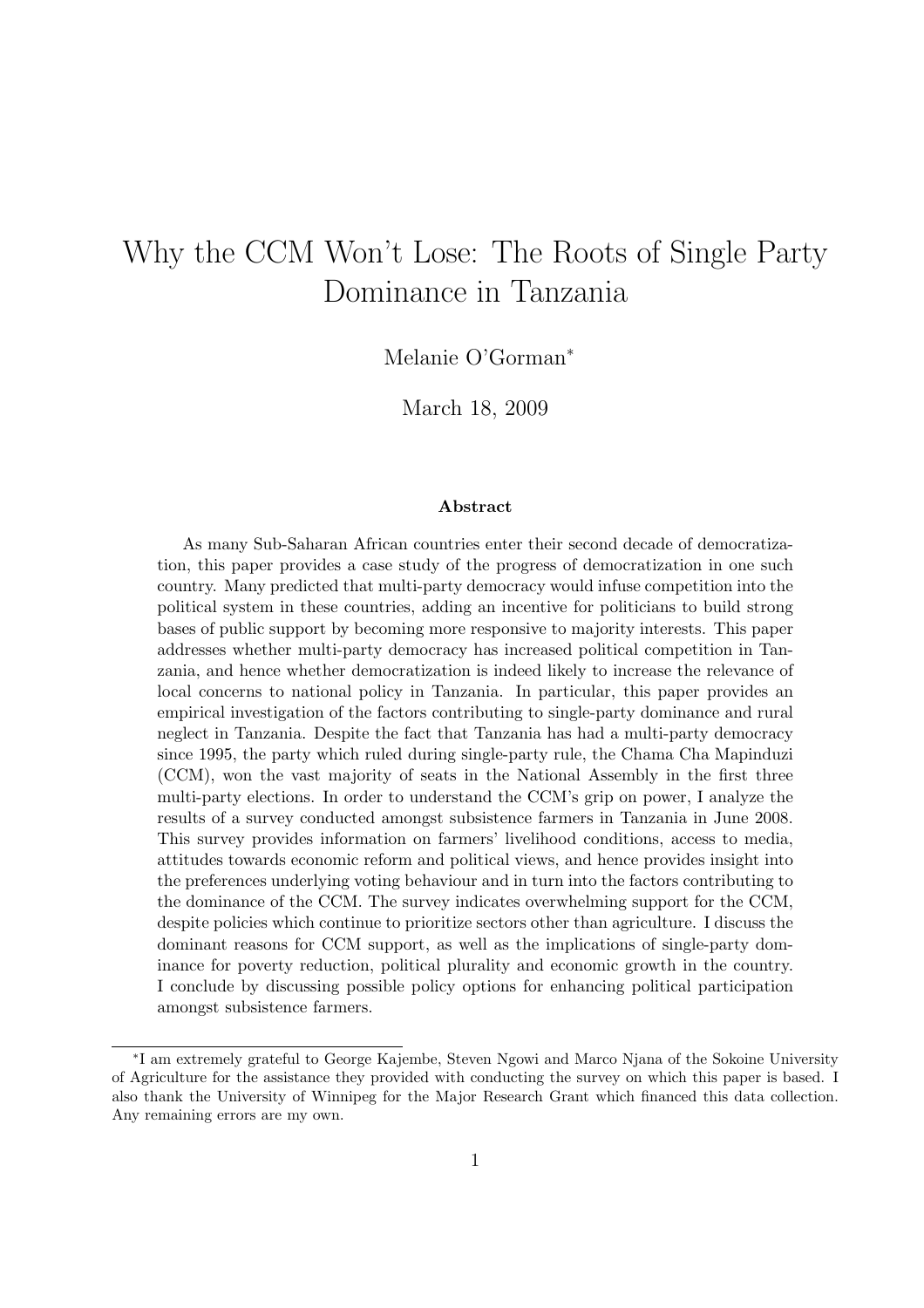### 1 Introduction

Tanzania, after years of maintaining a highly protected economy, is now in the process of economic restructuring. Former state-owned enterprises are being privatized, fiscal and financial reforms are being instituted, and trade has been liberalized. The basic aim of these reforms is to make the economy more efficient, however they have left a vacuum of political support for the rural sector. The rural private sector remains severely underdeveloped, without the capacity to engage in the newly-liberalized economy. Economic liberalization in Tanzania occurred shortly before the opening of the country's political system to multiparty democracy. Many predicted that multi-party democracy would infuse competition into the political system of Tanzania, adding an incentive for politicians to build strong bases of public support by becoming more responsive to majority interests. This paper discusses the progress of democratization amid economic reform in Tanzania. The particular question that it addresses is: what appears to be leading to single-party dominance in Tanzania? By surveying subsistence farmers, who represent the vast majority in Tanzania, we should be able to come close to the answer to this question.

The objective of this paper is to provide primary evidence on the phenomenon of oneparty dominance in a multi-party democracy in Sub-Saharan Africa. Many conjectures have been put forward (for example, Ishiyama and Quinn[14]) for why one-party dominance exists in Africa more generally. Since the 'third wave' of democratization hit Africa in the early 1990's, a vast number of papers have been written on the broad impacts of multi-party democracy on African economies and societies (for example, Bratton and van de Walle<sup>[4]</sup> and Bratton et al.[3]). However only a handful of studies has endeavoured to collect direct evidence on the preferences underlying voting behaviour (Posner[21] for Zambia, Wood[31] for Mozambique, Smith[24] for Mali, Harris[13] for South Africa and Bratton and Mattes[5] for Zimbabwe, Nigeria, Namibia, Malawi, Ghana and Botswana). In this paper I present the results of an empirical analysis using a survey recently conducted in Tanzania, in order to gauge the reasons behind political choice among rural inhabitants in Tanzania. This analysis in turn allows me to uncover some of the barriers to the articulation of local concerns in Tanzania, and therefore to shed light on the potential of multi-party democracy to reflect such concerns in national policy.

The broader goal of this paper is to explore the puzzle of rural neglect in Tanzania. Such neglect is a puzzle, because rural inhabitants form the numerical majority in Tanzania, and Tanzania has had a multi-party democracy with strong voter participation in all areas since 1995. Furthermore, support for the dominant political party, the Chama Cha Mapinduzi (CCM), is strong and has grown over the years, despite policies which continue to prioritize sectors other than agriculture. This paper therefore explores whether the simultaneous processes of political and economic liberalization may, perhaps ironically, contribute to increased single-party dominance and whether such dominance is expected to persist over time.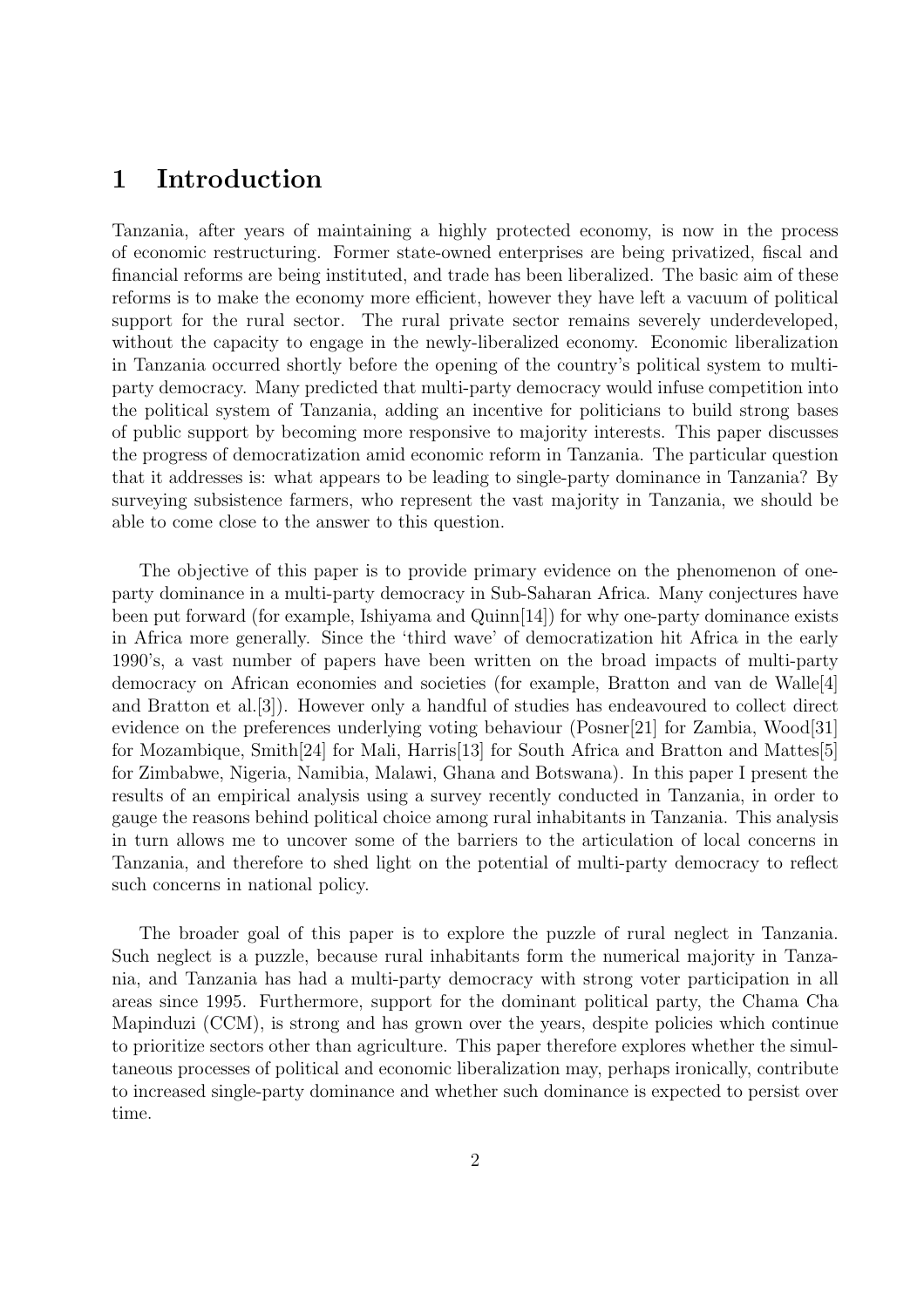Analysis should begin with an understanding of the determinants of CCM support among rural inhabitants. Identifying the factors contributing to support for the CCM, or alternatively, for the opposition, can in turn provide guidance on what initiatives are needed to infuse political competition and hence criticism into Tanzanian rural society, with a view to making Tanzanian government more responsive to the needs of the poorest. I undertake a qualitative and quantitative analysis of voting behaviour in Tanzania. The qualitative analysis reveals a sense of nostalgia for the CCM, gratitude for the CCM's maintenance of peace, satisfaction with the CCM's performance during one-party rule and a sense that the CCM is the party that identifies the most with farmers' concerns. The empirical analysis then asks: what farmer characteristics tend to lead to opposition to the CCM, or rather, support for an opposition party? The analysis suggests that numerical skills and access to the internet make a farmer more likely to support an opposition party. Involvement with a farmer's organization also increases the likelihood of opposition support. Finally, farmers are more likely to oppose the CCM if they expressed disdain for reform.

The next section provides a brief overview of political and economic liberalization in Tanzania. The qualitative results of the survey are discussed in Section 3. Section 4 then presents a simple model to frame the empirical analysis and the hypotheses to be tested in that analysis. The subsequent section presents the empirical results. Section 7 concludes.

### 2 Political and Economic Liberalization

Tanzania began reforming its economy in 1986 from a largely state-controlled economy to one more open to market forces. Reforms affecting the rural sector directly were the dismantling of parastatals, price deregulation, an end to pan-territorial pricing, currency devaluation, the removal of input and food subsidies, and the liberalization of trade. As has been the case in many transition economies, agricultural production per person dropped sharply in Tanzania following economic liberalization. However per capita production has not rebounded since that time, and has indeed stagnated since the early 1990s (see Figure 1).

Agriculture's role in the Tanzanian economy is large in many respects. In 2003, agriculture contributed 45% of export earnings, produced half of the economy's aggregate output and employed approximately 80% of the country's population[19]. Despite the importance of the sector, budgetary support for agriculture has been extremely low and has declined since the early 1990's. The real allocation in 1997/98 was about one third the average annual values in the 1991/92 to 1993/94 periods. Table 1 below indicates that in recent years this trend of low support for agriculture has continued.<sup>1</sup>

<sup>&</sup>lt;sup>1</sup>Perhaps even more worrying is the declining contribution of government expenditure towards agricultural research and development. Such expenditure fell from 25-30% in the early 1990's to 12% in the 1999-2000 budget[1].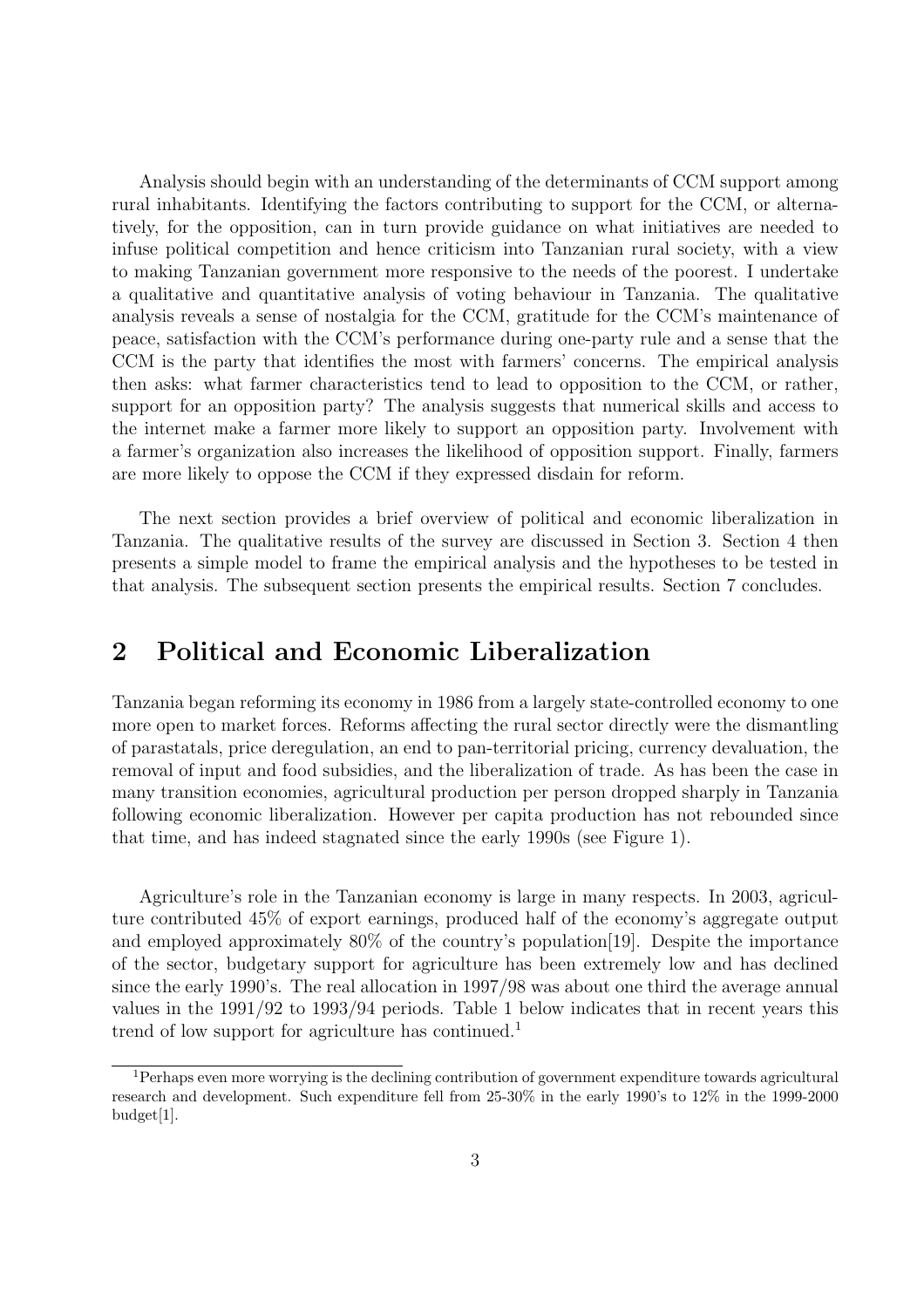

#### Index of Agricultural Production per Capita in Tanzania (1999=100)



|  |  | Table 1: Budgetary Support for Agriculture |
|--|--|--------------------------------------------|
|  |  |                                            |

| Government Expenditure on Agriculture (Percentage of Total Expenditure) |  |       |     |      |    |  |  |
|-------------------------------------------------------------------------|--|-------|-----|------|----|--|--|
| $2001/2$   $2002/3$   $2003/4$   $2004/5$   $2005/6$<br>2006/7          |  |       |     |      |    |  |  |
| 2.8                                                                     |  | - 3.5 | 3.5 | -3.3 | 33 |  |  |
| Source: Economic Survey, Government of Tanzania                         |  |       |     |      |    |  |  |

Table 2 provides a summary of input use and productivity indicators in Tanzanian agriculture. This table highlights the 1990's as an especially poor decade for input use in Tanzanian agriculture. Such declining input use is reflected in declining land and labour productivity (shown in columns 4 and 5). In Table 3 I provide growth rates of the major food crop yields in Tanzania between 1960 and 2000. This table also reveals a sharp downturn in productivity in the 1990's for the very staples that Tanzanian households depend on for subsistence.

Declines in yields over the past decade and a half suggest that output increases have occurred as a result of area expansion. However the average land holding size in Tanzania at 1.6 hectares per household is quite small, indicating that land expansion is not a sustainable production strategy. Increases in planted area have leveled off since 1998, indicating that farmers are indeed pushing up against the land frontier. This indicates that access to inputs is crucial, as the model of this paper emphasizes.

Whereas early claims suggested that poor agricultural performance was the result of a non-existent supply response on the part of farmers to price incentives, two recent papers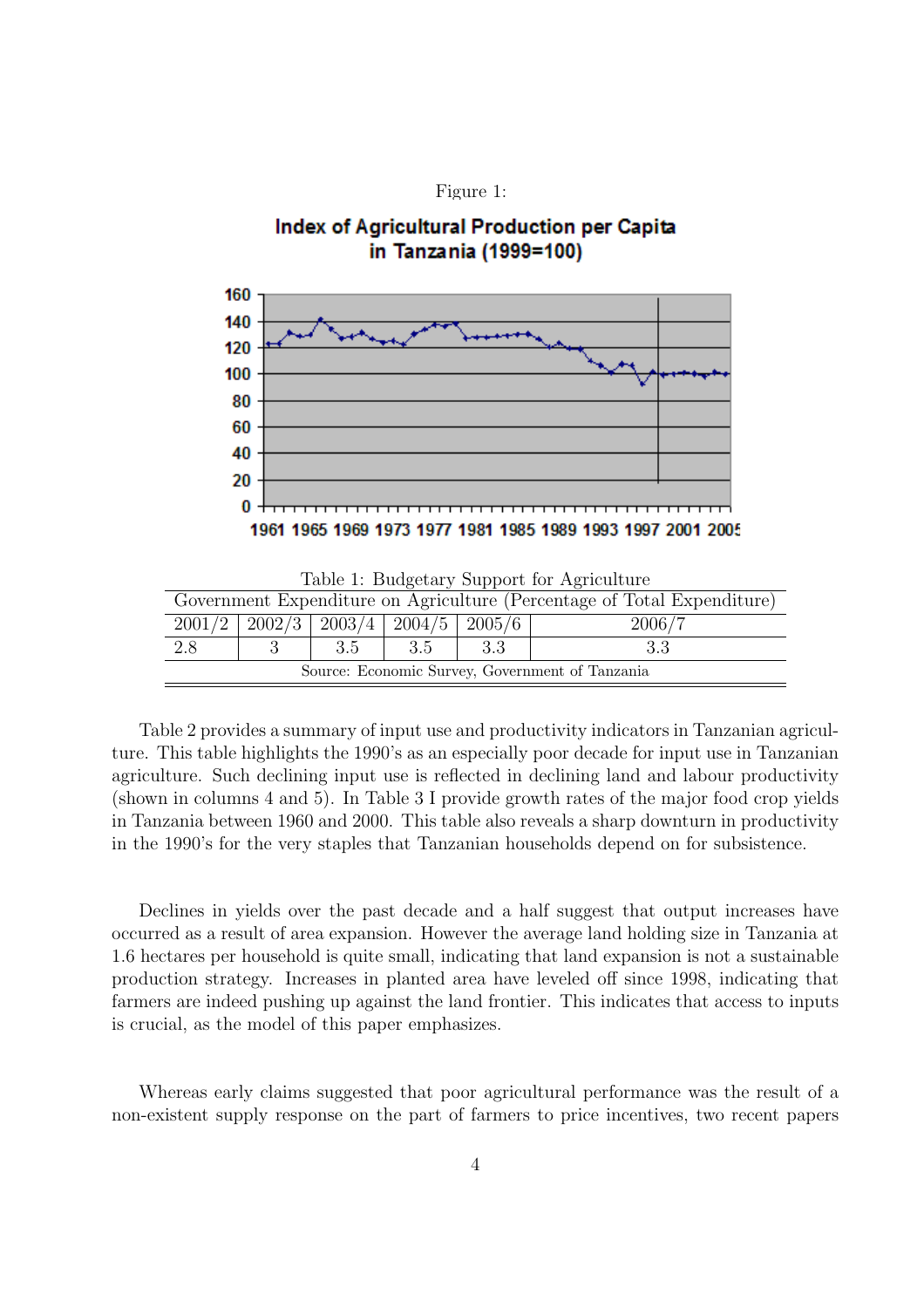|           | Fertilizer  | Machinery  | Average Crop | Labour       |
|-----------|-------------|------------|--------------|--------------|
|           | per Hectare | Per Worker | Yield        | Productivity |
| 1960-1970 | $30\%$      | $-2\%$     | $-3\%$       | $-2\%$       |
| 1970-1980 | $8\%$       | $-5\%$     | $2\%$        | $4\%$        |
| 1980-1990 | $3\%$       | $-5\%$     | $6\%$        | $1\%$        |
| 1990-2000 | $-3\%$      | $-1\%$     | $-2\%$       | $-2\%$       |

Table 2: Growth of Input Use and Productivity in Tanzanian Agriculture<sup>∗</sup>

<sup>∗</sup> Fertilizer per hectare includes inorganic fertilizer use per hectare of agricultural land, while machinery includes tractors, harvesters, threshers and milking machines. For both the crop yield and labour productivity statistics, agricultural output was taken as the price-weighted sum of the quantity of each agricultural commodity produced in a given country in a given year, minus quantities of output used as seed and feed (Source: [12])

| Table 9. Orop Tickes in Tanzania |        |        |        |         |        |         |  |
|----------------------------------|--------|--------|--------|---------|--------|---------|--|
|                                  | Rice   | Wheat  | Maize  | Sorghum | Millet | Cassava |  |
|                                  | Yield  | Yield  | Yield  | Yield   | Yield  | Yield   |  |
| 1960-1970                        | $-7\%$ | $-1\%$ | $-8\%$ | $-6\%$  | $1\%$  | $-1\%$  |  |
| 1970-1980                        | $4\%$  | $5\%$  | 16\%   | $2\%$   | $0\%$  | 12\%    |  |
| 1980-1990                        | $6\%$  | $4\%$  | $2\%$  | 8\%     | $5\%$  | $2\%$   |  |
| 1990-2000                        | $-2\%$ | $-4\%$ | $0\%$  | $-1\%$  | $-2\%$ | $-3\%$  |  |
| Source: Evenson [11]             |        |        |        |         |        |         |  |

Table 3: Crop Yields in Tanzania

(Danielson[7] and Thiele[26]) suggest that farmers in Tanzania have in fact responded rationally to price incentives. However structural features of the Tanzanian economy have muted this supply response. Such features include poor infrastructure, under-developed credit markets, low population densities implying thin markets, and rising input costs, resulting both from currency devaluations as the inability of the private sector to compensate for state withdrawal in input markets<sup>2</sup>.

Many studies suggest a negative impact of these reforms on rural Tanzanians (see for example Ponte [20] or Kelsall [16]). Ponte notes that the government sees its role as confined to provision of market information and monitoring performance, or rather solely as a facilitator or regulator of the market. Especially in a country as poor as Tanzania, whose economy was regulated to a much larger extent than that of other developing countries prior to economic reform, and given the high complementarities between private and public investment, such reforms which imply a withdrawal of the state from economic activity in rural areas (out of marketing, storage, crop transport, crop finance), are likely to strangle private sector development rather than encourage it.

<sup>&</sup>lt;sup>2</sup>A number of papers have highlighted such structural features, for example, Winter-Nelson and Temu[30], Winter-Nelson and Temu [29] and Ponte[20].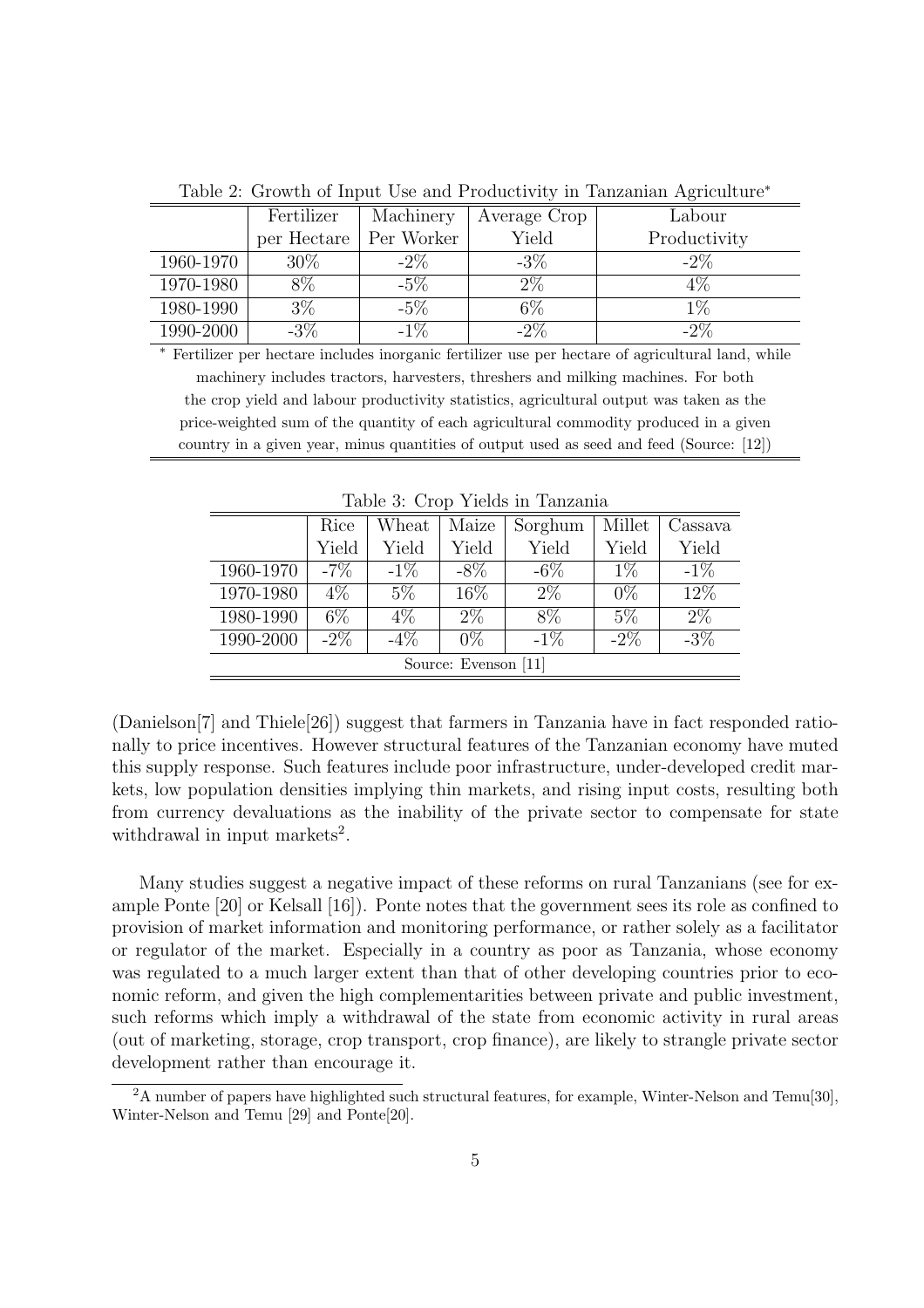Rather than investigating the effects of the economic reforms carried out in Tanzania, the concern of this paper is with the question - why have the reforms been maintained? That is, in the context of multi-party democracy, it would appear that pressure would mount for the removal of reforms which were not addressing the livelihood constraints of the majority of citizens. This requires a consideration of the political environment in Tanzania, and it is therefore essential to hear the views of subsistence farmers themselves.<sup>3</sup>

The process of political liberalization began roughly five years after the beginning of economic liberalization in Tanzania. In 1992, under the advisement of ex-President Julius Nyerere, Tanzania amended its constitution to allow the formation of a multi-party democracy and a free market economy. A Political Parties Act was passed in June, 1992, repealing the single-party clause in the Tanzanian constitution. The past three multi-party elections suggest that the Chama Cha Mapinduzi (CCM), the party that ruled Tanzania for 30 years after independence, remains virtually unchallenged on the mainland. Only the Civic United Front (CUF) poses any substantive threat to the CCM's success, and the CUF's support tends to be clustered on Zanzibar. Chama cha Demokrasia na Maendeleo (CHADEMA) (which in English stands for 'Party for Democracy and Development') has also managed to secure a number of seats in the Parliament. As illustrated in the summary of Presidential and Parliamentary results below, other parties have been unable to attract a significant proportion of votes.

| Percentage of Votes in the Presidential Election |                    |                                                       |                     |  |  |  |  |
|--------------------------------------------------|--------------------|-------------------------------------------------------|---------------------|--|--|--|--|
| Party (Candidate)                                | 1995               | <b>2000</b><br>2005                                   |                     |  |  |  |  |
| <b>CCM</b>                                       | $61.82\%$ (Mkapa)  | 71.74% (Mkapa)                                        | 80.28% (Kikwete)    |  |  |  |  |
| NCCR-Mageuzi                                     | 27.77% (Mrema)     | N/A                                                   | $0.49\%$ (Mvungi)   |  |  |  |  |
| <b>CUF</b>                                       | $6.43\%$ (Lipumba) | $16.26\%$ (Lipumba)                                   | $11.68\%$ (Lipumba) |  |  |  |  |
| <b>UDP</b>                                       | $3.97\%$ (Cheyo)   | $4.2\%$ (Cheyo)                                       |                     |  |  |  |  |
| <b>TLP</b>                                       | N/A                | $7.8\%$ (Mrema)                                       | $0.75\%$ (Mrema)    |  |  |  |  |
| <b>CHADEMA</b>                                   | N/A                | N/A                                                   | $5.88\%$ (Mbowe)    |  |  |  |  |
|                                                  |                    | Percentage of Seats in the National Assembly Election |                     |  |  |  |  |
| Party                                            | 1995               | 2000                                                  | 2005                |  |  |  |  |
| <b>CCM</b>                                       | 79.55%             | 87.5%                                                 | 85.1%               |  |  |  |  |
| NCCR-Magueuzi                                    | 7.06%              | $0.3\%$                                               | $0\%$               |  |  |  |  |
| Continued on next page                           |                    |                                                       |                     |  |  |  |  |

Table 4: Multi-party Election Results

<sup>3</sup>The Afrobarometer surveys (available at http://www.afrobarometer.org/index.html) provide a wealth of information on public attitudes towards democracy and economic reform in a number of African countries. My survey differs from these in that my survey samples only subsistence farmers and provides greater detail on their livelihood conditions as well as the reasons behind their political affiliations.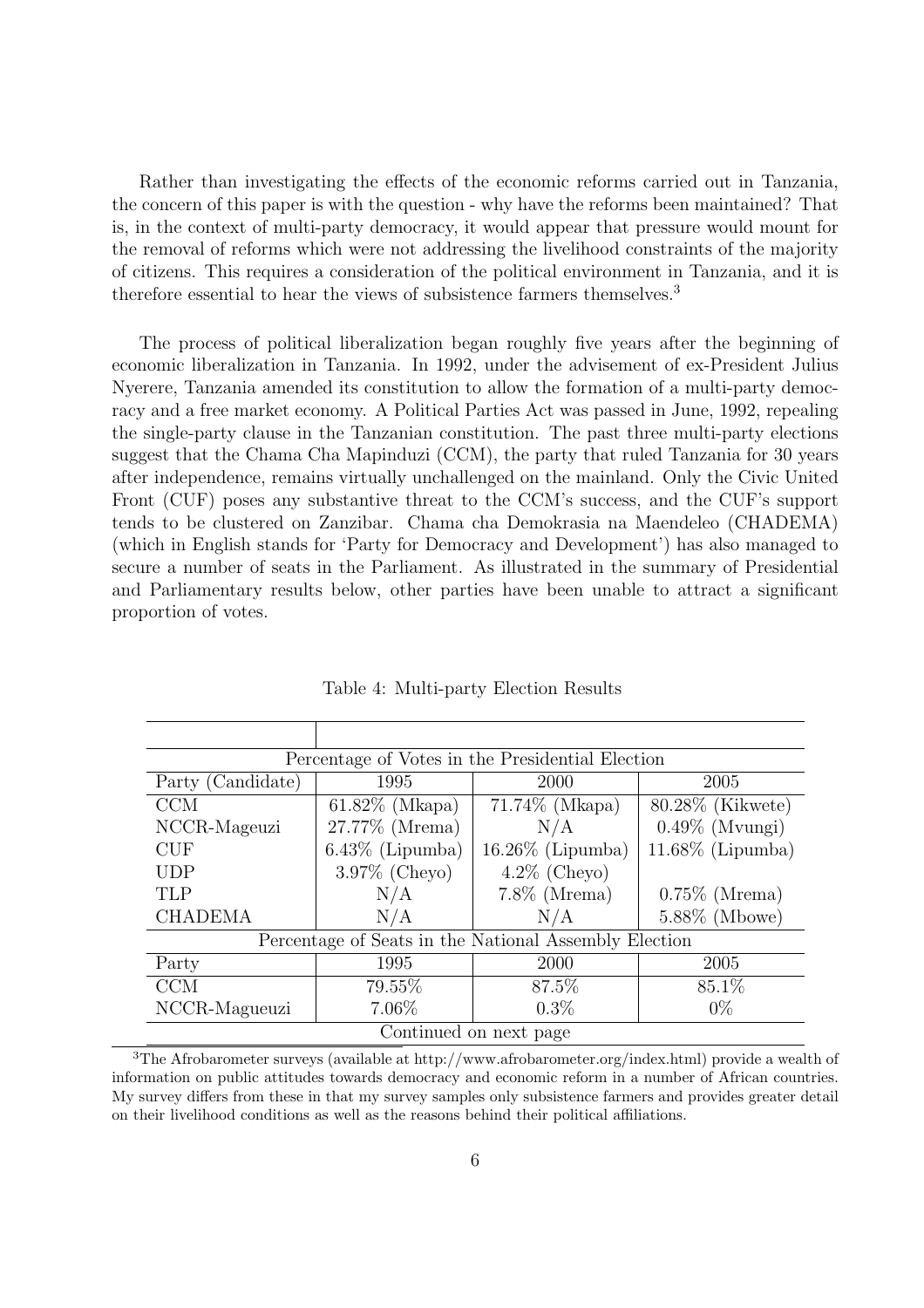| <b>CHADEMA</b>                                                        | 1.49%  | $1.7\%$ | $3.4\%$ |  |  |
|-----------------------------------------------------------------------|--------|---------|---------|--|--|
| CUE                                                                   | 10.40% | $7.5\%$ | $9.6\%$ |  |  |
| United Democratic                                                     | 1.49%  | 1.4%    | $0.3\%$ |  |  |
| Party (UDP)                                                           |        |         |         |  |  |
| Tanzania Labour                                                       | $0\%$  | $1.7\%$ | $0.3\%$ |  |  |
| Party (TLP)                                                           |        |         |         |  |  |
| Note: NCCR stands for National Convention for Construction and Reform |        |         |         |  |  |

Table 4 – Continued from previous page

The continuing strength of the CCM is puzzling. One would expect to see decreasing support for a government which appears to be increasingly neglecting the majority of its citizens. The famous median voter theorem suggests that the platforms of political parties will converge to please the median voter. However the median voter in Tanzania is a subsistence farmer. The most obvious explanation to this puzzle is that subsistence farmers do not vote. However in all regions of Tanzania voter turnout is quite high - voter turnout has been upwards of 70% for the last three elections. Rural neglect in Tanzania therefore remains a puzzle. The analysis of this paper attempts to shed light on the phenomenon of rural neglect in Tanzania through the direct analysis of political opinions among Tanzanian subsistence farmers.

## 3 Data and Qualitative Analysis

The data used to investigate the issue of single party dominance is from a survey conducted in rural Tanzania in the summer of 2008. This survey was conducted with assistance from the Sokoine University of Agriculture. A total of 286 farmers were interviewed from 7 regions - Mtwara, Iringa, Kilimanjaro, Tanga, Morogoro, Mwanza and Shinyanga. The purpose of this survey was to learn about voting behaviour in Tanzania among rural farmers, and hence farmers were asked whether they voted in the last election, which party they supported if they did vote, and why. The survey also asked for information on agricultural production, educational attainment, family size, access to media, attitudes toward economic reform, perceptions of corruption, involvement in community organizations and propensity to voice concerns and issues to public officials. The share of support attributed to political parties in my dataset are given in Table 5 below.

Farmers surveyed were asked why they support the party they do. For those farmers who indicated they support the CCM, the main reasons provided are given in Figure 3 below.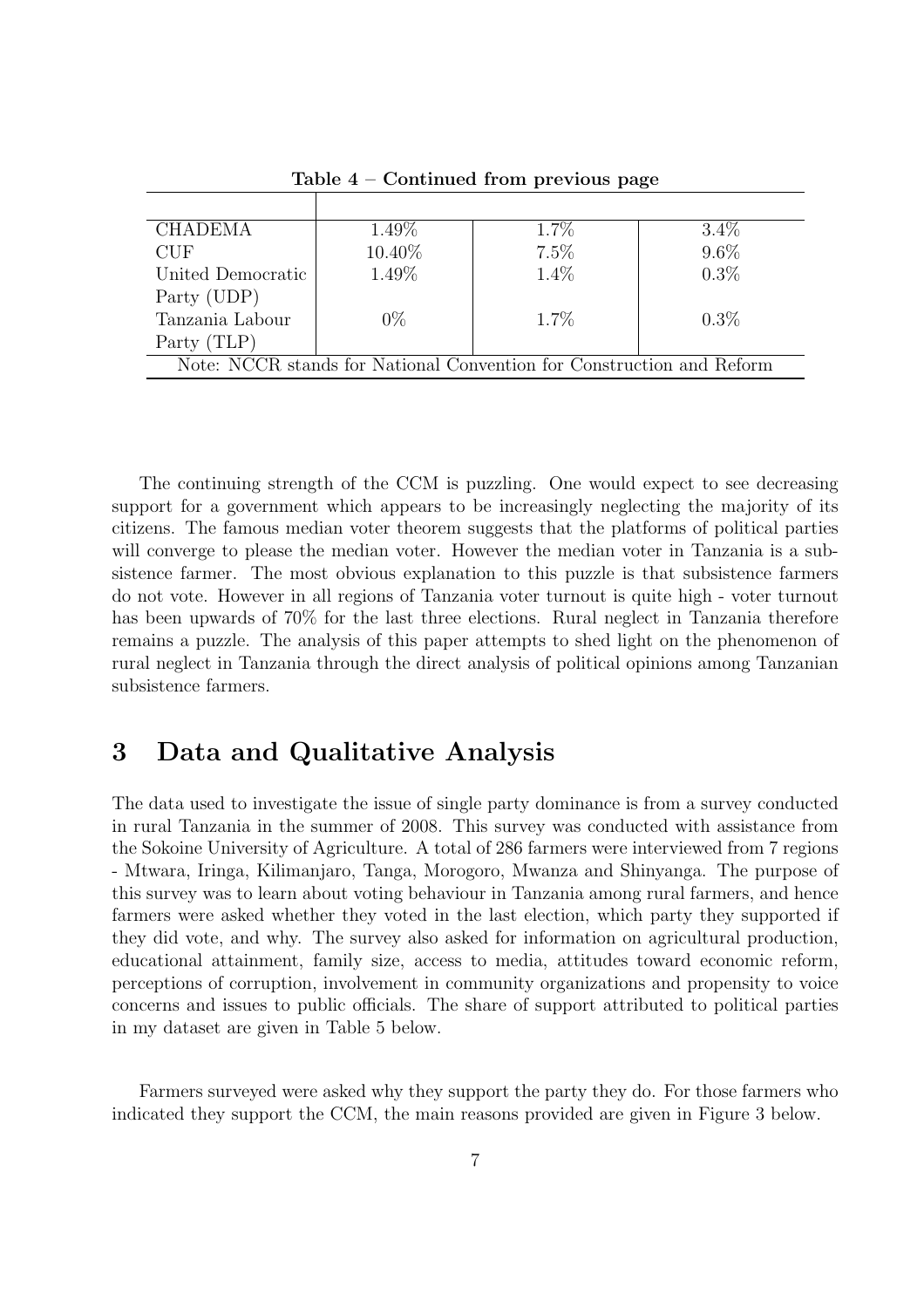Table 5: Vote Shares of Survey Respondents

| Party                 | Percentage |
|-----------------------|------------|
| CCM                   | 84.62      |
| <b>CUF</b>            | 4.2        |
| <b>CHADEMA</b>        | 2.10       |
| Tanzania Labour Party | 3.85       |
| NCCR.                 | 1.02       |



The top reasons for CCM support are: they performed well during one-party rule, they are the only strong party, they have maintained peace, they identify farmers and they brought us independence. These responses are in line with the reasons put forward by Ishiyama and Quinn [14] for why formerly-dominant parties often remain successful after the initiation of multi-party competition. Often such parties are successful because the opposition is weak and fragmented. This is the case in Tanzania and was echoed by farmers who often stated that no other party was strong enough to rule. Many farmers offered that they were not even aware of parties other than the CCM. This likely relates to a financial advantage on the part of the incumbent. However it also relates to the absence of ready-made social bases on which it could capitalize. Once the political system opened up to competition in Tanzania, there was no significant trades union, co-operative movement or human rights movement with a history of independence from the state upon which opposition parties could build. Further,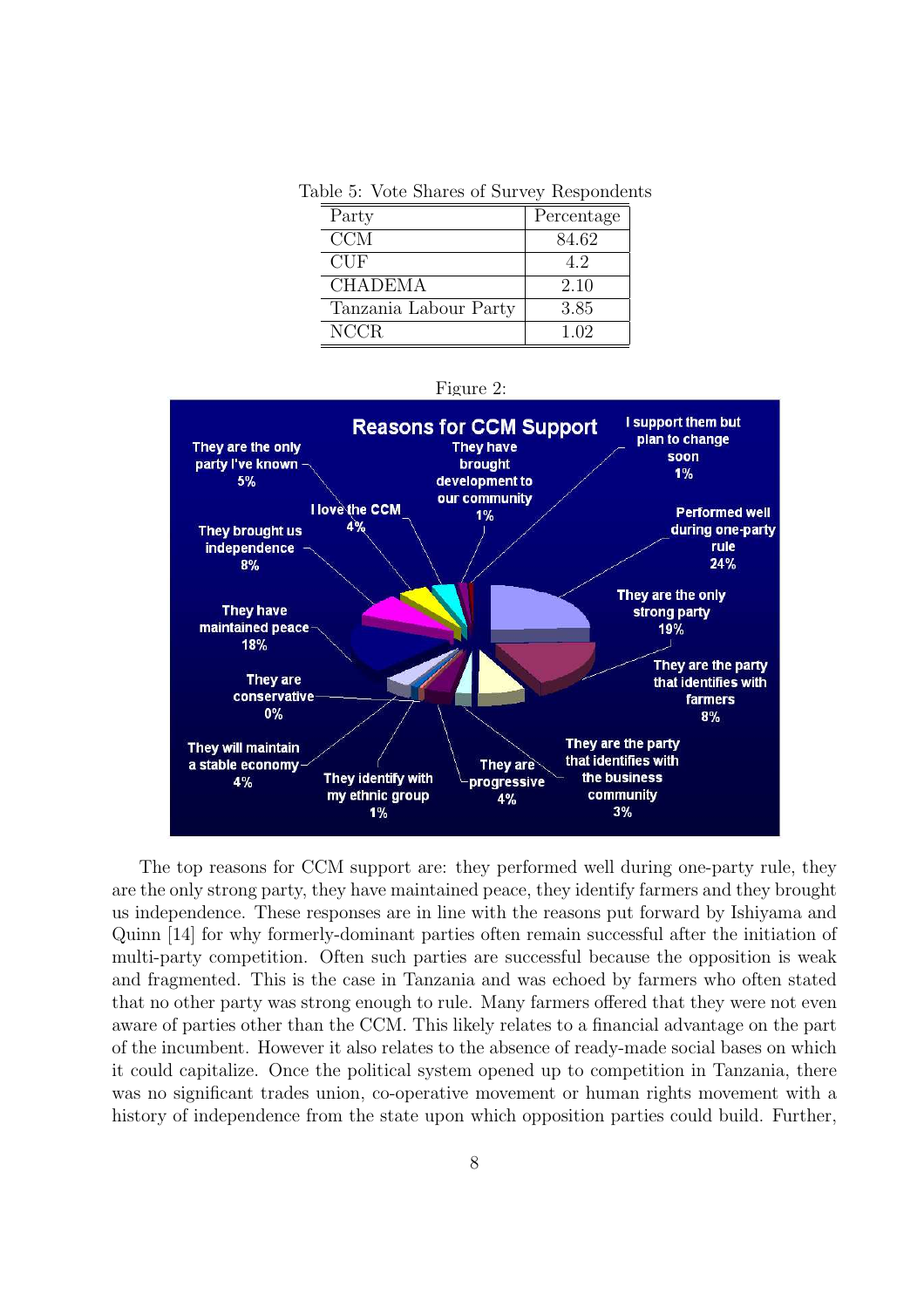with many different ethnic groups in Tanzania, each representing a small proportion of the total, the opposition is unable to attract a large number of votes by appealing to any one group  $([16]$ .

Two other dominant responses relate to a sense of nostaglia with regard to one-party rule, in that many farmers still support the CCM due to their role in the independence struggle. The Tanganyika African National Union (TANU) was the predecessor of the CCM, and it was the principal political party involved in the struggle for Tanzania's independence. Many authors have suggested that this struggle lent a sense of legitimacy for the CCM, and the survey responses validate this claim. The association with the CCM and peace is a reflection of the efforts of the CCM to create a sense of nationhood after independence. There was a conscious effort to promote Kiswahili as a national language, as well as efforts to promote a national culture through the creation of state-affiliated organizations such as the Youth League, choirs, dance groups etc.

The most common response is that the CCM performed well during one-party role. A number of authors of voter choice have found that retrospective economic evaluations influence voter choice (see for example Ndegwa [17], Duch and Stevenson [8] or Seligson and Tucker [22]). In the Tanzanian context, farmers' retrospective economic assessment is of a time when the state provided a great deal of support for agriculture (input subsidies, marketing and transport services, credit etc.) or the state's provision of welfare services. Further, many farmers placed the CCM closest to their own needs, similar to the earlier findings of Sivalon [23].<sup>4</sup>

The reasons cited for support of an opposition party are illustrated in Figure 3 below. Reasons given were mainly based on practical rather than ideological grounds. For example, half of those supporting an opposition party cited a reason related to rural neglect - that the opposition party they support was either concerned with poverty, development or farmer's concerns. Other reasons put forward suggest that there is confidence in the abilities of opposition parties - farmers thought such parties are strong, have good policies and could provide a stable economy. Hence although support for the opposition was found to be quite weak among the farmers surveyed, such farmers appear to be reacting to rural neglect, and feel an opposition party is able to deal with such concerns.

# 4 Empirical Methodology

In order to model voter choice in Tanzania, I use a random utility model. This is a type of index function model where the outcome of a discrete choice (in this case, voting) is

<sup>4</sup>Sivalon [23] found that farmers actually feared multi-party democracy because of a sense that the opposition parties (mainly centred in Dar es Salaam) did not have their interests at heart.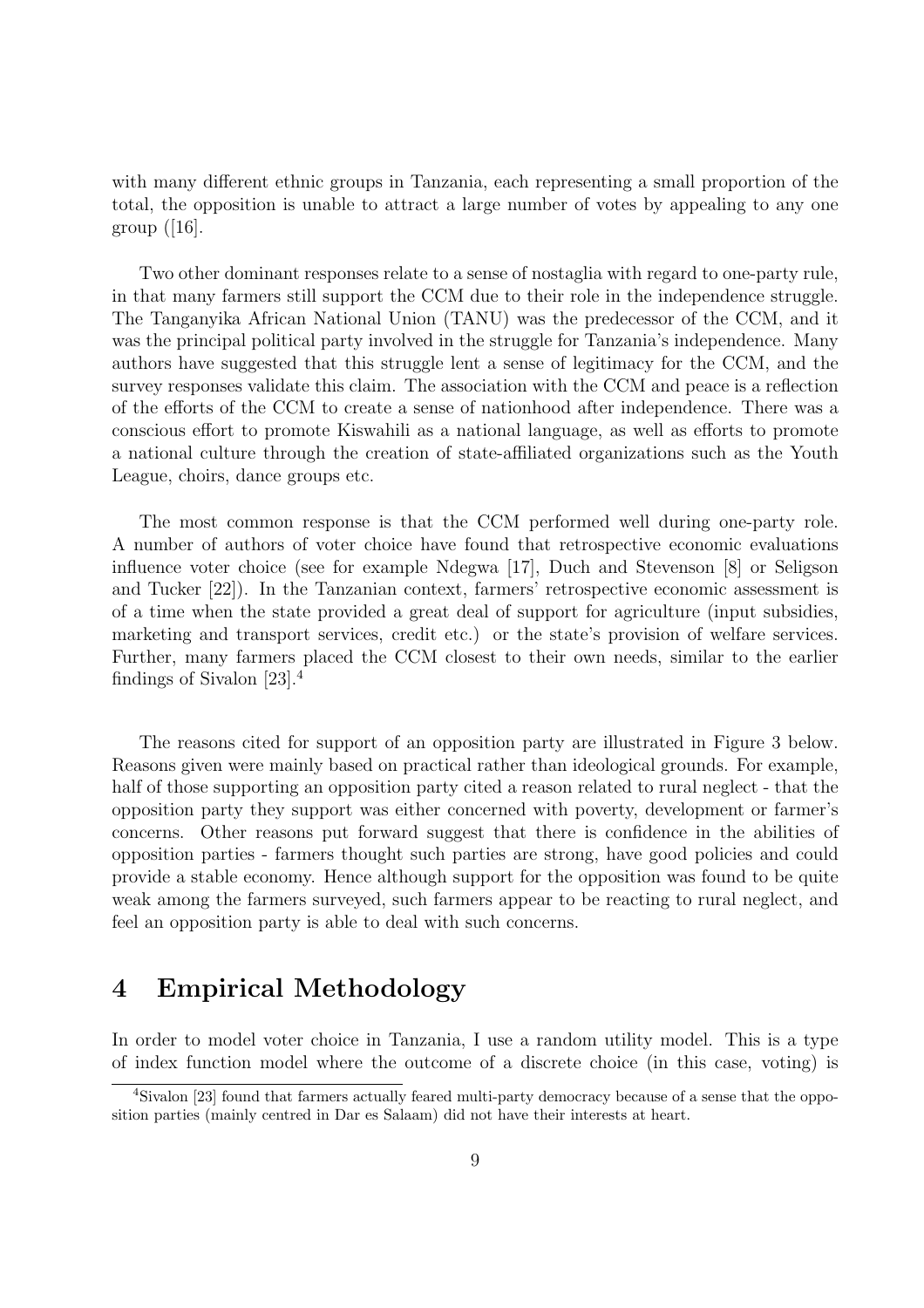

observed but the underlying utility leading to the discrete choice are unobserved. Let voter i's valuation of a party  $P$ 's election be denoted  $V^*$ . The valuation is modeled as depending on the economic benefits voter i receives from the election of the party net of the costs of acquiring information on that party and on ideological factors:

$$
V_P^* = \alpha + B'\beta_P + C'\gamma_P + X'\delta_P + \epsilon_P \tag{1}
$$

where  $B$  represents the relative economic benefits that voter  $i$  receives from the election of party  $P$ ,  $C$  represent the costs of acquiring information on party  $P$ ,  $X$  represents noneconomic or ideological benefits that voter i receives from party P, and the error term  $\epsilon_P$ is symmetrically distributed with zero mean and its cumulative distribution function (CDF) is denoted F. This formulation reflects the fact that voters in Tanzania are concerned with their own economic well-being, but also with non-pecuniary benefits of political parties.

The observed choice between parties reveals which provides the greatest utility, the CCM or an opposition party. In practice,  $V_P^*$  is unobserved; rather what is observed is a dummy variable V. Taking  $V = 1$  as a vote for the CCM, and abbreviating the opposition parties with superscript  $OPP$ , then: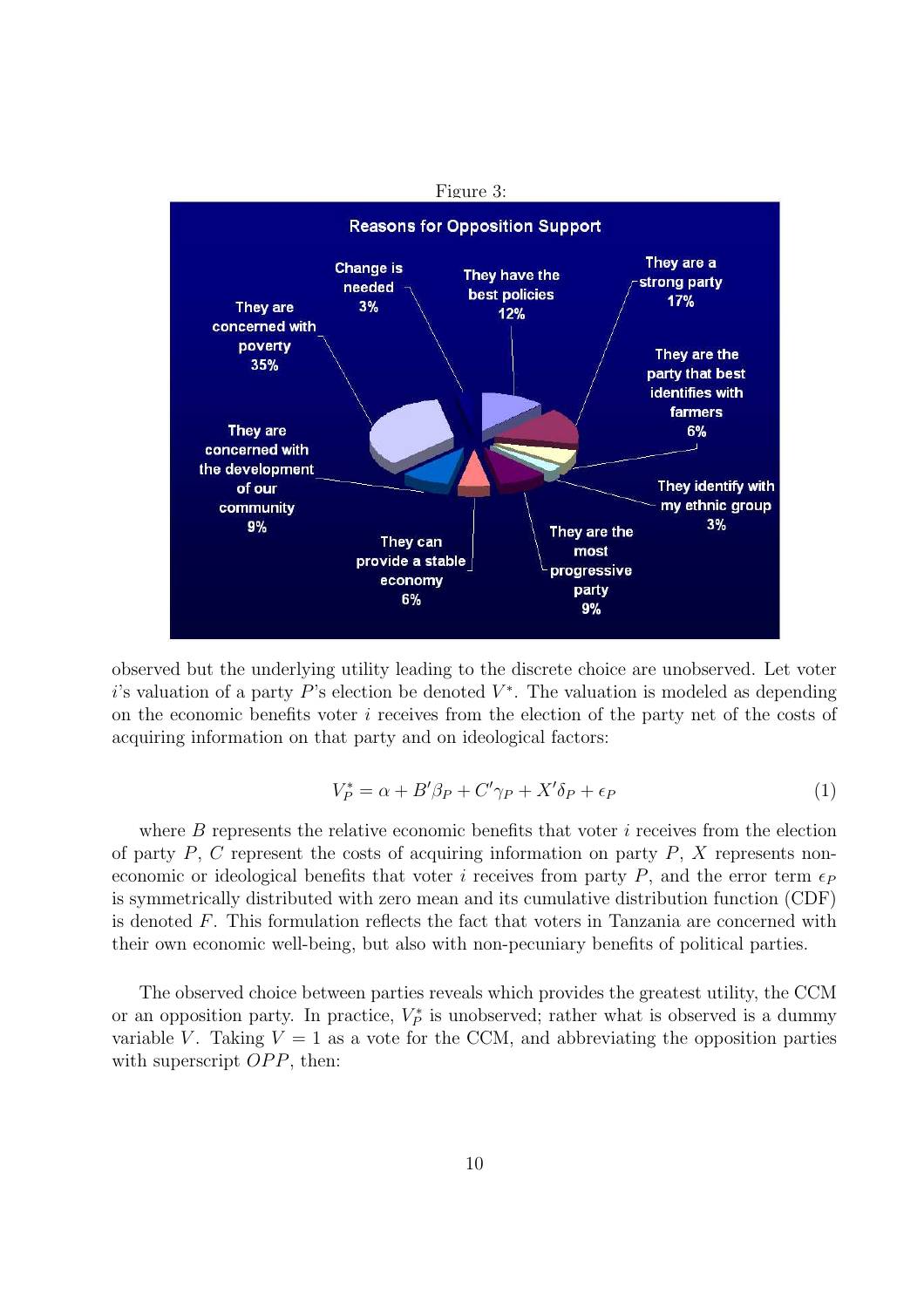$$
V = \begin{cases} 1 & \text{if } V_{CCM}^* - V_{OPP}^* \ge 0\\ 0 & \text{otherwise.} \end{cases}
$$

The probability that a farmer supports the CCM is then:

$$
\text{Prob}(V = 1) = \text{Prob}(V_{CCM}^* > V_{OPP}^*)
$$
  
= 
$$
\text{Prob}(B'\beta_{CCM} + C'\gamma_{CCM} + X'\delta_{CCM} + \epsilon_{CCM} >
$$
  

$$
B'\beta_{OPP} + C'\gamma_{OPP} + X'\delta_{OPP} + \epsilon_{OPP})
$$
  
= 
$$
\text{Prob}(\epsilon_{CCM} - \epsilon_{OPP} > -B'(\beta_{CCM} - \beta_{OPP}) - C'(\gamma_{CCM} - \gamma_{OPP}) - X'(\delta_{CCM} - \delta_{OPP}))
$$
 (2)

I assume that the error term above follows the standard normal distribution and make inferences regarding voter choice in Tanzania using a binary probit analysis. I use a binary probit analysis to represent voter choice as a decision between the Tanzanian incumbent (the CCM) and the opposition as a function of voter attributes. While this ignores differences within the opposition, the relatively small share of votes accruing to the opposition makes the maximum likelihood estimation of a multinomial probit unstable. Further, the question of interest of this paper is what causes the strength of the CCM to persist, rather than the reasons behind support for particular opposition parties per se.

#### 4.1 Hypotheses

The above formulation permits a number of hypotheses regarding voting behaviour in Tanzania to be tested. The first relates to the economic benefits derived from CCM rule:

(1) The more social assistance or production/input subsidies a farmer has received over the past year, the higher is the likelihood that they support the CCM.

This is a straightforward hypothesis - if the CCM is 'buying votes' from farmers, they will likely be successful in elections. This hypothesis coincides with the literature on political parties in Africa which suggests that multi-party democracy in Africa has been a continuation of patronage politics of single-party rule (Bratton and van de Walle [4] and van de Walle [27]). This hypothesis will be tested using the coefficient estimate on the variable 'subsidies' which asked farmers how much monetary support they had received from the government, including subsidies for inputs or production or any type of social assistance. The second hypothesis also relates to economic benefits: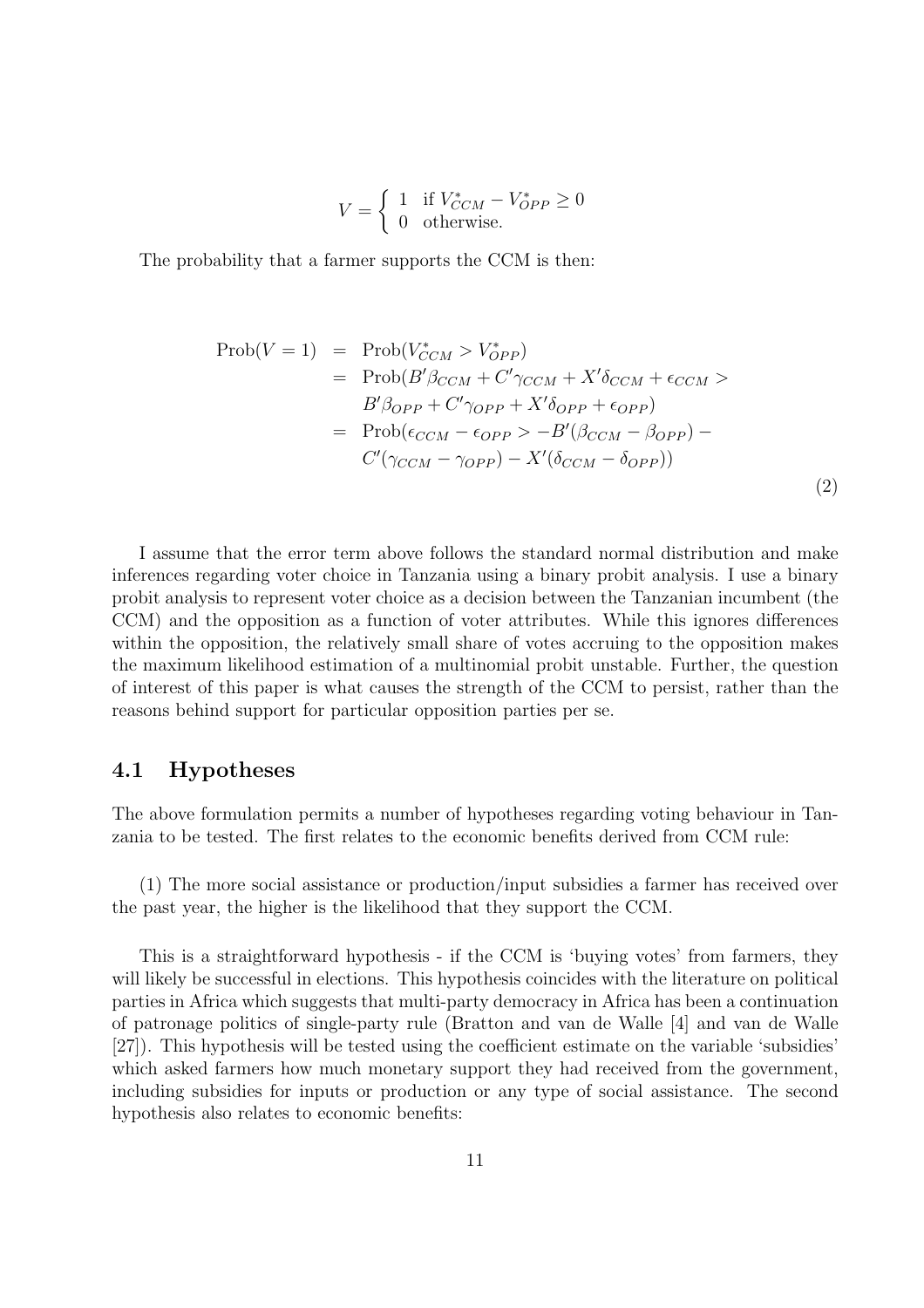(2) The higher is a farmer's non-farming income, the more likely it is that they will support the CCM.

This hypothesis tests the proposition that farmers who are diversifying their income sources are more likely to support the CCM's market-driven, non-farm policy platform. In other words, the more a farmer has been able to diversify their income sources, the more enthusiastic they are about the CCM's platform. There is a large literature suggesting that such livelihood diversification is becoming increasingly common in Africa (see for example Ellis [9], Bryceson [6] and Barrett et al. [2]). This hypothesis will be tested using the coefficient on non-farm income of farmers in the sample. The next two hypotheses concern the cost of acquiring information on the opposition:

(3) The likelihood of CCM support is lower the higher is a farmer's educational attainment.

(4) The better is a farmer's access to media, the lower is the likelihood that they will support the CCM.

As the CCM is very well-known, learning about opposition parties entails a cost for the average Tanzanian. This cost may involve time or money used to access media. This hypothesis then accords with the views of Lansner [18] that the media acts as a watchdog of government activities and also as a civic forum for debating political and economic issues. Lansner writes that the "ills of a country with a free and open media will always be more apparent to their own peoples, and to the wider world - recognition essential to the possibility of their amelioration" (page 199). Through the latter hypothesis I also assert that education makes acquiring information on the opposition parties less costly, or rather, that students acquire information on the political system and parties in school. These hypotheses are tested by including in the model an educational attainment variable and a variable quantifying the frequency with which farmers read newspapers or listen to the radio.

A further hypothesis regarding the cost of acquiring information is that:

(5) The likelihood of support for the CCM is lower the more involved a farmer is with community organizations.

Hypothesis 5 asserts that an additional way that the cost of obtaining information may be lowered is by acquiring information from neighbours through involvement in community organizations, and that with more information on opposition parties, a voter is less likely to support the CCM. An alternative way of framing this hypothesis is that involvement in community organizations sensitizes a farmer to the extent of rural neglect, or strengthens their sense of relative deprivation as they realize that the neglect is a general one. The Tanzania Social Capital and Poverty Survey [10] revealed a striking absence of rural political mobilization in Tanzania. Further, before 1995, political expression outside the CCM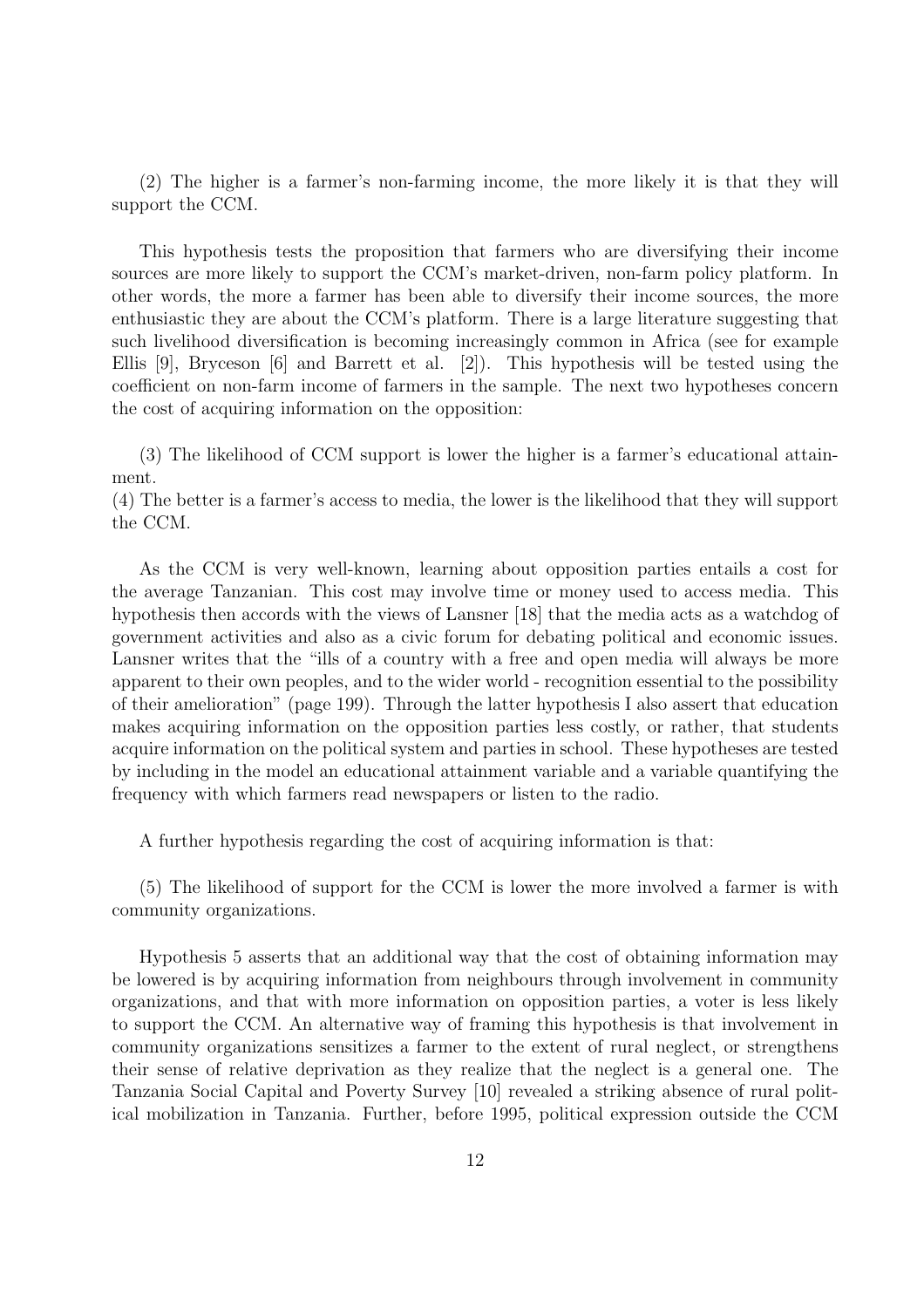was stifled and facilitated by an 'all-class' ideology. This hypothesis investigates whether community involvement is associated with a greater tendency to question the CCM. This proposition is testing using a variable in the dataset which asked farmers whether they were a member of a religious or farmer's organization.

The next 3 hypotheses concern farmers' ideological support or affection for the CCM:

(6) The older a farmer, the more likely they are to support the CCM. (7) Support for the CCM is more likely the greater the support for economic reform efforts. (8) The greater the propensity of a farmer to raise concerns with individuals of authority, the lower is the likelihood of support for the CCM.

The first ideological hypothesis above asserts that older farmers are more likely to support the CCM as for more of their years have they been influenced by the CCM's monopoly during one-party rule. As noted above, under single-party rule, the CCM of absorbed many forms of potential opposition into the organs of the state, such as trades unions, women's groups, youth groups etc. Hypothesis 6 asserts that the longer a farmer lived under such a stifling regime, they more likely their criticism of government is suppressed.<sup>5</sup> Hypothesis 7 then asserts that support for economic reform enhances support for the CCM. To test this hypothesis I include a variable which quantifies the extent to which a farmer supports moving towards a more market-determined economy, with low values of this variable indicating support for market reform. Hypothesis 8 is then meant to test whether the CCM's stifling of civil society has deterred farmers from questioning the CCM and therefore has lowered support for the opposition. This is done using a survey question which asked farmers whether questioning government officials is acceptable.

### 5 Results

The estimation results are presented in Table 6 below. Instead of examining the coefficient estimates of the regression, it is more intuitive to consider the effect of a marginal change in an explanatory variable on the dependent variable, the probability of voting for the CCM. Such marginal effects are computed for each explanatory variable with all other variables held at their mean values. In column (1) I show the outcome of the estimation including only standard farmer characteristics. In column (2) I include access to media variables. In the third column I include variables denoting membership in community organizations and a variable measuring the extent of support for economic reforms. Column (4) then shows the outcome of the estimation including variables aimed at deciphering farmers' propensity

<sup>&</sup>lt;sup>5</sup>Kitschelt (1995) suggests that the suppression of civil society and limits on the extent to which citizens could criticize the government is indeed a legacy of single-party rule. He suggests that in post-Communist democracies, incumbents have been successful given their ability to entrench themselves in different aspects of civil society and therefore repress opposition.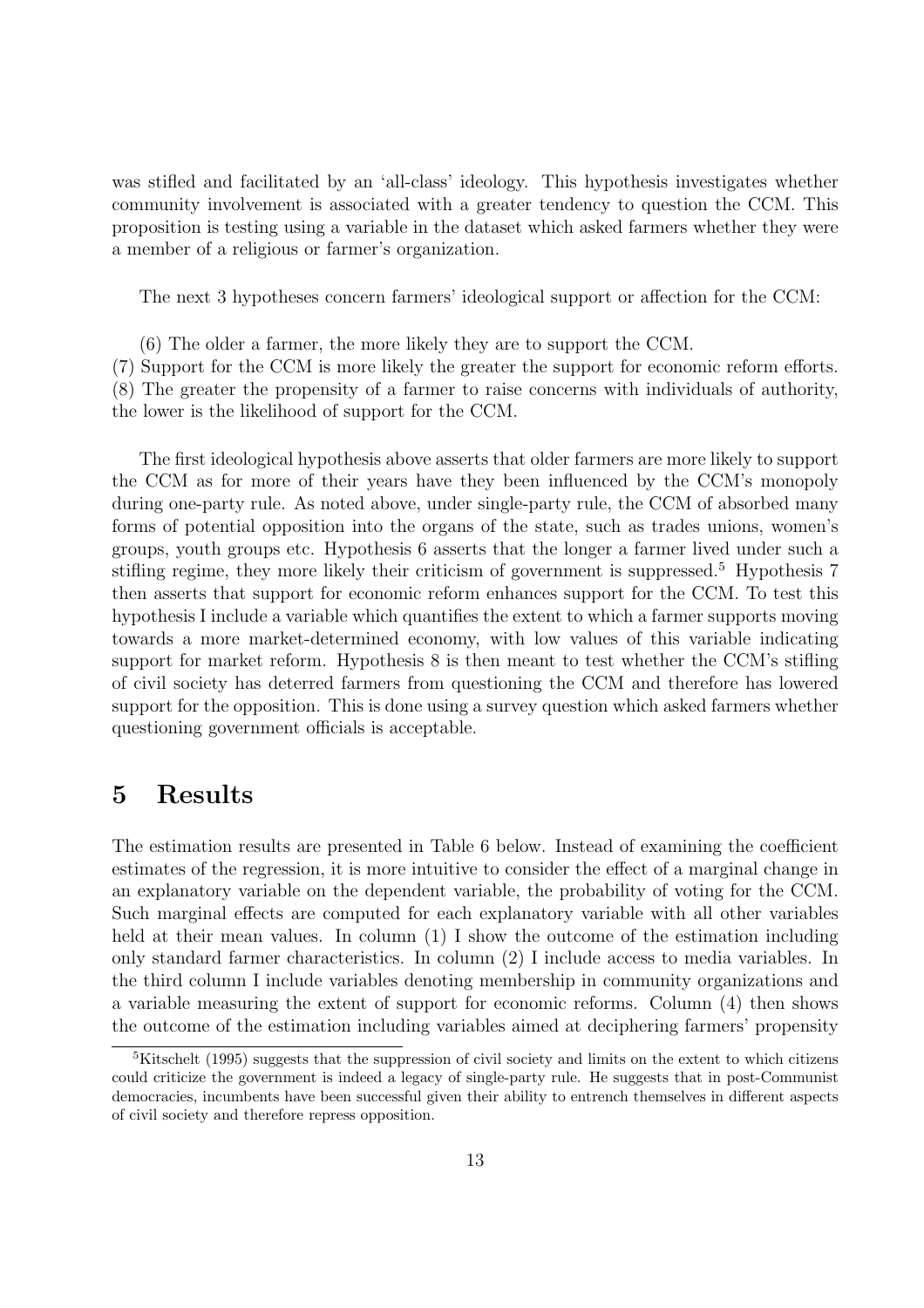to bring their concerns to government officials (the variable 'lobby') or to voice concerns in general (the variable 'voice'). The final column adds variables aimed at capturing farm productivity - a variable measuring farm yields and a dummy variable indicating whether the farmer has access to irrigation.

|                              | Marginal Effect |                  |                  |              |                  |  |
|------------------------------|-----------------|------------------|------------------|--------------|------------------|--|
| <b>Independent Variables</b> | (1)             | $\overline{(2)}$ | $\overline{(3)}$ | (4)          | $\overline{(5)}$ |  |
| Land                         | 0.0122          | 1.032            | 0.0488           | 0.0445       | 0.136            |  |
|                              | (0.0285)        | (0.0386)         | (0.0402)         | (0.0394)     | (0.0712)         |  |
| Non-farm                     | 1.17e-07        | 1.000            | $-1.95e-07$      | 8.43e-08     | 7.42e-08         |  |
| income                       | $(6.89e-07)$    | $(7.36e-07)$     | $(9.56e-07)$     | $(1.03e-06)$ | $(1.12e-06)$     |  |
| <b>Sex</b>                   | 0.157           | 1.115            | $-0.141$         | $-0.136$     | $-0.107$         |  |
|                              | (0.212)         | (0.248)          | (0.249)          | (0.255)      | (0.271)          |  |
| Age                          | 0.00726         | 1.009            | 0.00771          | 0.00698      | 0.00919          |  |
|                              | (0.00830)       | (0.00929)        | (0.0102)         | (0.0106)     | (0.0113)         |  |
| Marital                      | $-0.00913$      | 1.016            | 0.0263           | 0.0498       | 0.0694           |  |
|                              | (0.0754)        | (0.0829)         | (0.0893)         | (0.0935)     | (0.0960)         |  |
| Educational                  | $-0.0119$       | 0.999            | 0.0252           | 0.0283       | 0.00996          |  |
| Attainment                   | (0.0504)        | (0.0550)         | (0.0578)         | (0.0623)     | (0.0659)         |  |
| Subsidies                    | 9.96e-06        | 1.000            | $1.03e-05$       | 1.23e-05     | 1.38e-05         |  |
|                              | $(1.13e-05)$    | $(1.18e-05)$     | $(1.25e-05)$     | $(1.31e-05)$ | $(1.31e-05)$     |  |
| Subsistence                  | $-9.13e-09**$   | $1.000*$         | $-4.04e-09$      | $1.10e-09$   | $-2.27e-08*$     |  |
| consumption                  | $(3.25e-0.9)$   | $(3.37e-0.9)$    | $(3.40e-0.9)$    | $(4.64e-09)$ | $(1.07e-08)$     |  |
| Market                       | 5.58e-08        | 1.000            | 6.98e-08         | 8.33e-08     | 4.93e-08         |  |
| production                   | $(5.76e-08)$    | $(5.82e-08)$     | $(7.14e-08)$     | $(7.51e-08)$ | $(8.84e-08)$     |  |
| Literacy                     | 0.721           | 1.734            | 0.941            | 1.061        | 1.049            |  |
|                              | (0.587)         | (1.063)          | (0.627)          | (0.646)      | (0.667)          |  |
| Numeracy                     | $-0.974$        | 0.403            | $-1.112*$        | $-1.114*$    | $-1.192*$        |  |
|                              | (0.520)         | (0.216)          | (0.547)          | (0.554)      | (0.566)          |  |
| Newspaper                    |                 | $1.187*$         | $0.177*$         | $0.188*$     | $0.156*$         |  |
|                              |                 | (0.0799)         | (0.0744)         | (0.0768)     | (0.0793)         |  |
| Radio                        |                 | 1.376            | 0.301            | 0.331        | 0.474            |  |
|                              |                 | (0.270)          | (0.252)          | (0.262)      | (0.322)          |  |
| Internet                     |                 | $0.888*$         | $-0.119*$        | $-0.133*$    | $-0.148*$        |  |
|                              |                 | (0.0428)         | (0.0549)         | (0.0564)     | (0.0575)         |  |
| Religious                    |                 |                  | $0.319**$        | $0.331**$    | $0.368**$        |  |
| group                        |                 |                  | (0.120)          | (0.125)      | (0.127)          |  |
| Farmer's                     |                 |                  | $-0.442***$      | $-0.453***$  | $-0.530***$      |  |
| group                        |                 |                  | (0.114)          | (0.117)      | (0.131)          |  |
| Continued on next page       |                 |                  |                  |              |                  |  |

Table 6: Probit Estimation - Marginal Effects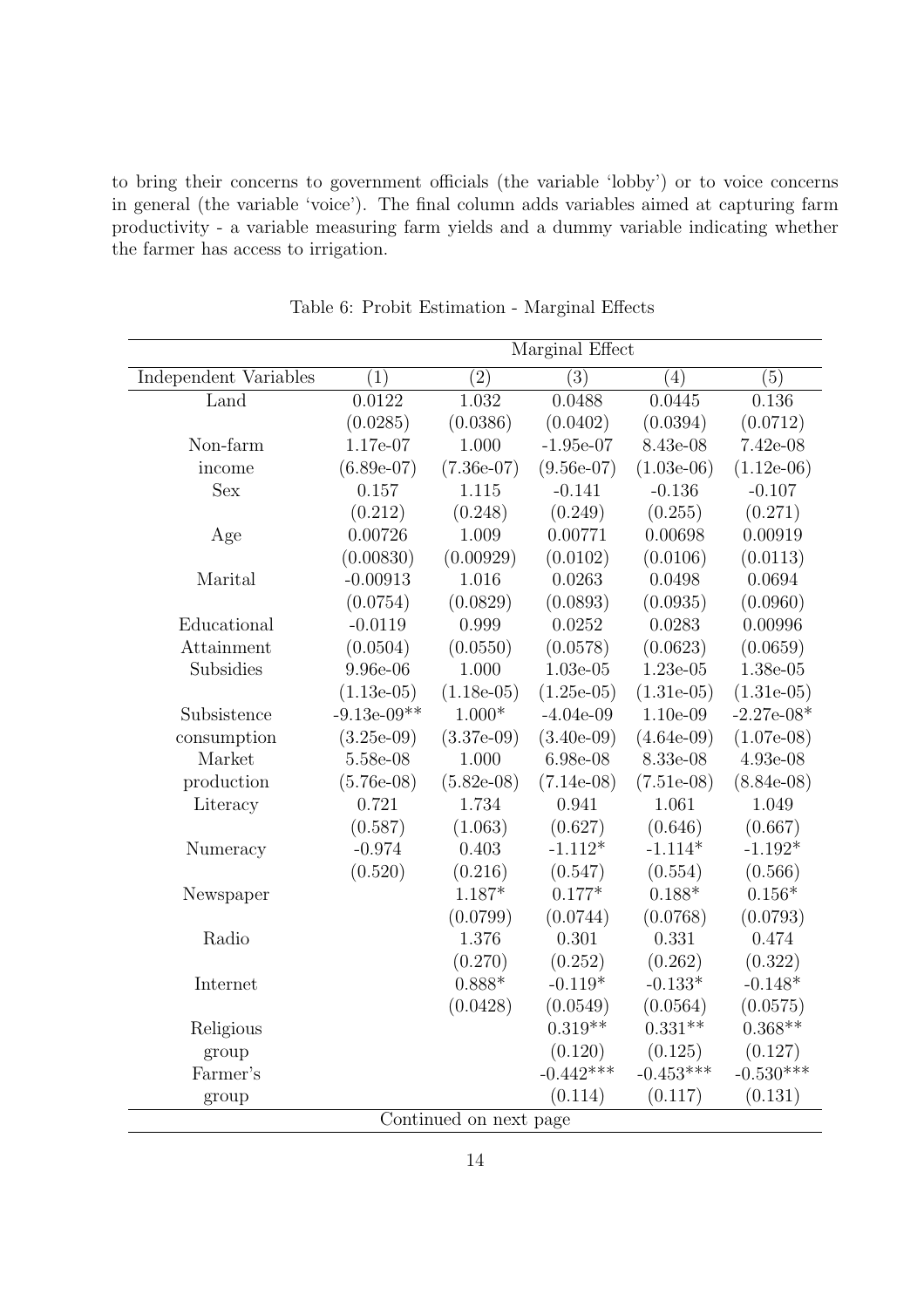|                                                                              |         |         | Marginal Effect |            |              |
|------------------------------------------------------------------------------|---------|---------|-----------------|------------|--------------|
| Support for                                                                  |         |         | $-0.639**$      | $-0.642**$ | $-0.600*$    |
|                                                                              |         |         | (0.223)         | (0.230)    | (0.240)      |
| Lobby                                                                        |         |         |                 | $-0.0195$  | $-0.0151$    |
|                                                                              |         |         |                 | (0.0408)   | (0.0421)     |
| Voice                                                                        |         |         |                 | 0.151      | 0.107        |
|                                                                              |         |         |                 | (0.163)    | (0.171)      |
| Land                                                                         |         |         |                 |            | $8.36e-08*$  |
| productivity                                                                 |         |         |                 |            | $(3.60e-08)$ |
| Irrigation                                                                   |         |         |                 |            | 0.239        |
|                                                                              |         |         |                 |            | (0.356)      |
| cons                                                                         | 0.852   | 1.274   | 0.910           | 0.500      | 0.136        |
|                                                                              | (0.938) | (1.355) | (1.176)         | (1.252)    | (1.327)      |
| N                                                                            | 273     | 270     | 267             | 262        | 260          |
| Adjusted $\mathbb{R}^2$                                                      | 0.0759  | 0.141   | 0.253           | 0.248      | 0.288        |
| Note: Standard errors are in parentheses; * p < 0.05, ** p<0.01, *** p<0.001 |         |         |                 |            |              |

Table 6 – Continued from previous page

Given that specification (5) has the highest adjusted R-squared value, this is my preferred specification. Further, a chi-squared test indicated that this model is significantly different from the intercept-only model and hence passes the basic goodness of fit test. A number of variables have an estimate significantly different from zero, including the value of subsistence production, a dummy variable indicating numeracy of the farmer, the variables indicating access to newspapers and the internet, the support for reform variable, and the land productivity measure.

The negative and statistically significant coefficient on subsistence production is interesting in that it suggests that farmers with relatively low subsistence production are less likely to support the CCM. This suggests that farmers that are worse off in terms of their livelihood conditions do tend to question the CCM's authority. Farmers that are more productive (that have higher yields) have a higher probability of voting for the CCM although the effect is very small. The remaining significant variables are involved with the hypotheses set out in Section 4 above so I defer their discussion to the next section.

#### 5.1 Hypotheses

I first discuss the extent to which my original hypotheses regarding the benefits of CCM rule hold. Both of these hypotheses are unfounded in the data. That is, neither variation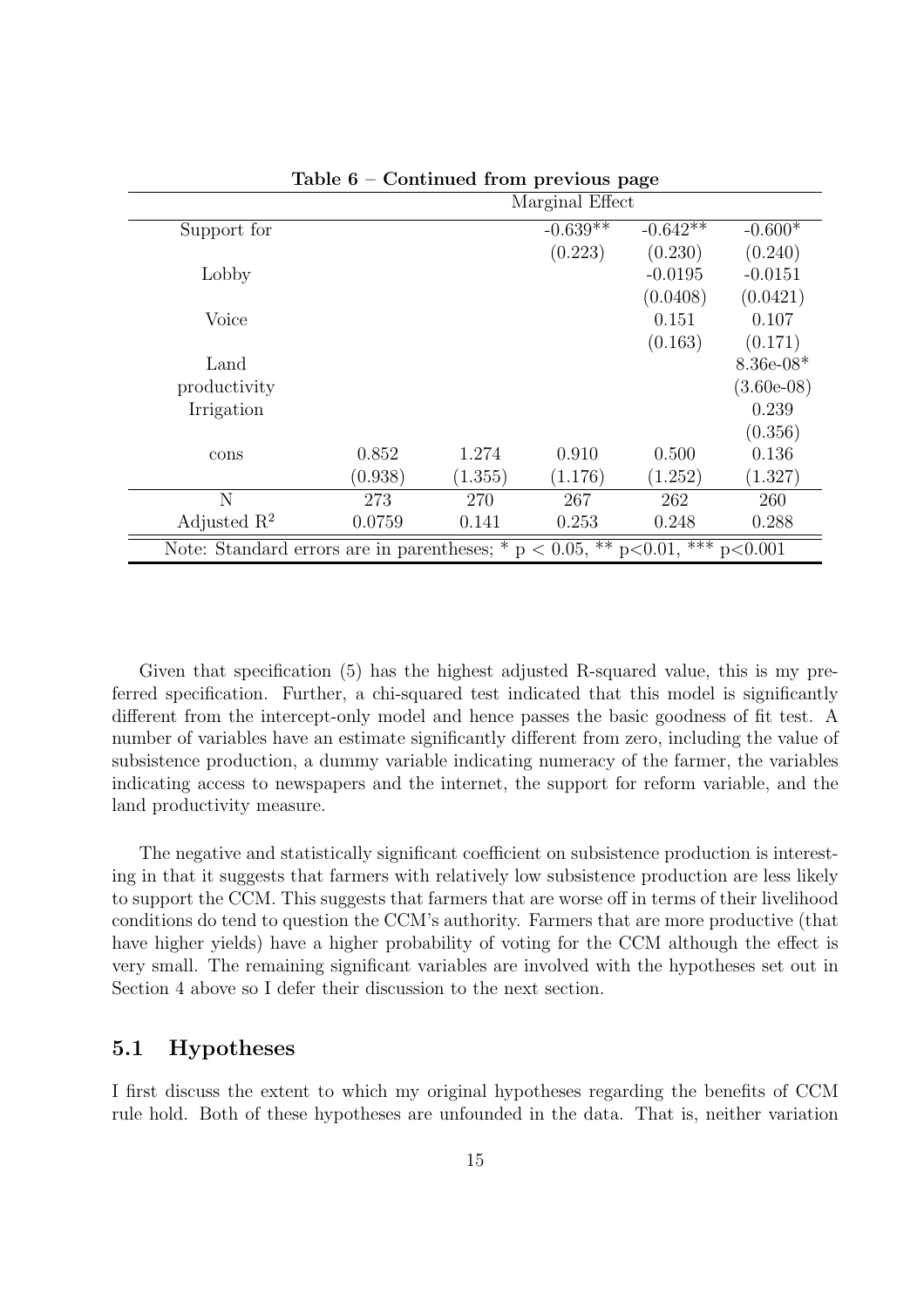in financial assistance provided by the government nor variation in the level of non-farming affects the likelihood of supporting the CCM. This is because very few farmers in the sample earned incomes outside of farming or had received financial assistance from the government. This contradicts the earlier suggestion of Sivalon [23], at least for subsistence farmers, that the CCM is viewed as the party of the nation because it provides patronage. Rather, the subsistence farmers interviewed supported the CCM for reasons other than patronage. The fact that the variable measuring non-farming income also reinforces the view of these farmers as un-demanding of the CCM, in that these farmers are not even benefitting from the liberalization drive of the CCM. The latter coincides with the findings of Ellis and Mdoe [10].

I am unable to reject the hypothesis that educational attainment has no impact on support for the CCM. This is largely because most farmers in the sample have the same level of education - 7 years, or completion of primary schooling only. A more precise indicator of educational attainment, that of numerical skills, is however statistically significant and negative, suggesting that farmers with numeracy skills are less likely to support the CCM. Rather than indicating that numerical skills per se are important for questioning the CCM, this variable could be proxying for a higher quality education, and could indicate that such a higher quality education sensitizes farmers to their political options.

Hypothesis 4 regarding access to media is neither rejected nor accepted, given that newspaper access tends to increase the likelihood of support for the CCM while internet access decreases this likelihood. This suggests that although newspapers are independent in Tanzania, the CCM's dominance and financial resources give them an advantage over other parties in terms of news coverage. This result confirms the suspicion of Ndulo [18] for the case of Tanzania that some forms of media are beholden to the state. The fact that access to the internet makes a farmer less likely to support the CCM could indicate that farmers that are able to access the internet acquire information on the opposition parties or negative assessments of the CCM which increases opposition support, which would accord with the more general findings of Kalathil and Boas [15].

An ambiguous result is also found with respect to the hypothesis concerning community organizations. On the one hand, involvement with a religious organization makes it more likely that a farmer will support the CCM. This accords with the earlier findings of Sivalon [23] and suggests that farmers may view allegiance or loyalty to the CCM as a moral imperative. However farmers that are involved in farmer organizations have a lower probability of supporting the CCM relative to farmers that are not involved. This suggests that a critical view of the CCM may be developed once farmers interact with one another.

The remaining hypotheses relate to ideology. Hypothesis 6, the hypothesis regarding a farmer's age cannot be accepted given that age has no significant impact on the likelihood of support for the CCM. This is despite the fact that there was a good deal of variation in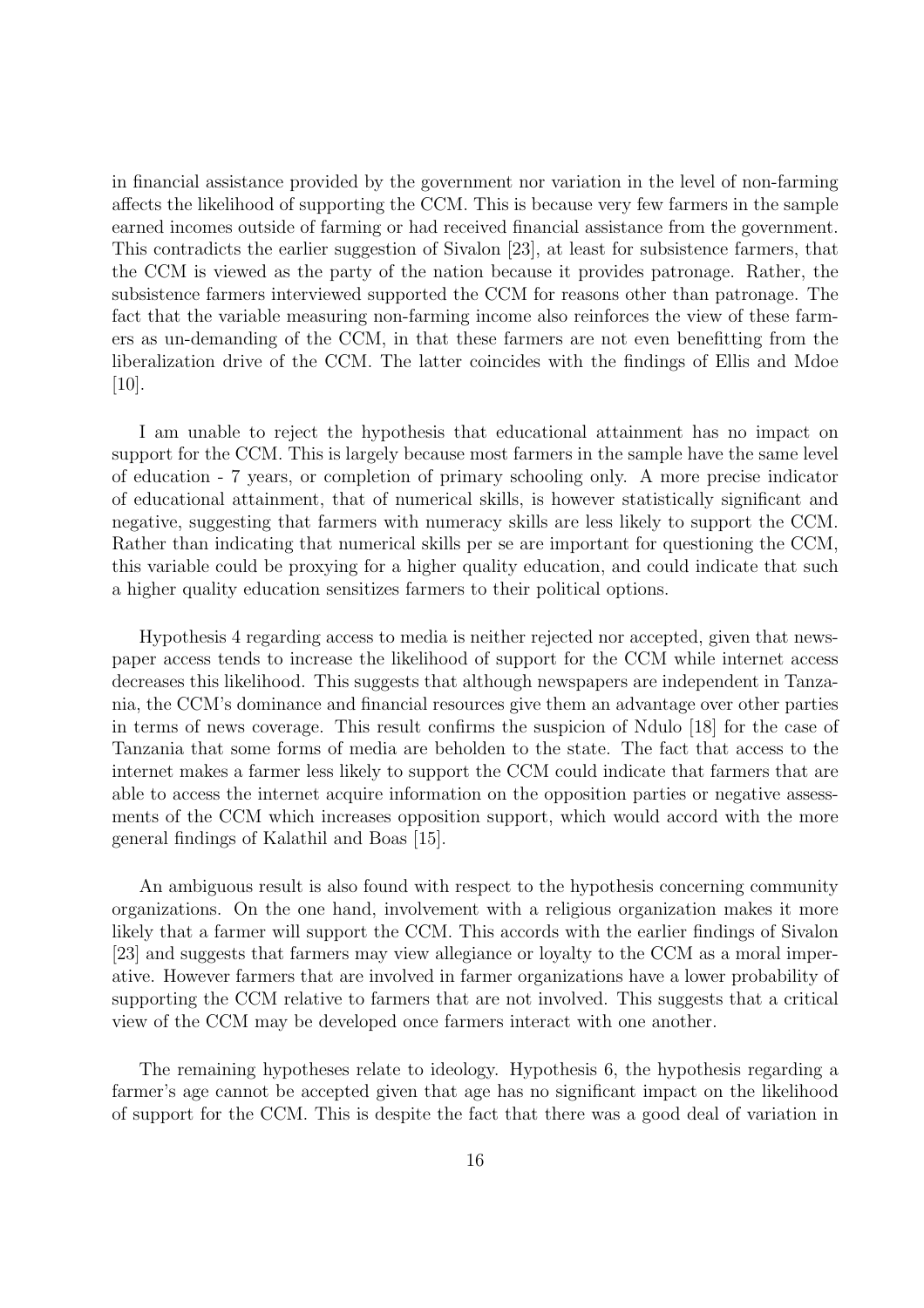age across the sample, and suggests that, despite the emphasis on length of time reported in the qualitative analysis, the CCM's grip on power extends to young as well as old farmers. Hypothesis 7 is accepted in that a farmer which approves of economic liberalization has a 38% higher probability of supporting the CCM (as a low value of the 'support for economic reform' variable indicates support for reform). The final hypothesis also cannot be accepted. The greater a farmer's propensity to voice their concerns to government officials, the greater the probability of supporting the CCM however this effect is insignificant.

# 6 Policy Implications

A number of policy implications stem from the empirical results reported above. The significant effect of farmer's organizations on opposition support suggests that greater financial support for such organizations would improve political competition in Tanzania. Although rural organization is weak in Tanzania, an important farmer's organization, Mtandao wa Vikundi vya Wakulima ya Tanzania (MVIWATA), is developing. MVIWATA is a national network of local-level farmer's organizations with the purpose of representing and advocating on behalf of farmers. Its membership is still small, with only 600,000 current individual members, but it has grown each year since its inception in 1991. Its membership base consists of individuals whose livelihood depends on agriculture, and it is representative of the agricultural Tanzanian population as a whole [28].

The significant effect of internet access found above suggests that initiatives to bring internet access to more rural areas may increase political awareness. In general, greater support for independent media, to ensure open media's commercial survival appears important. In this regard, existing initiatives such as USAID's Centre for Democracy and Governance, the Institute for International Communication and Development (IICD) or the World Bank's Information for Development initiative seem crucial.

The fact that greater skepticism for economic reforms (which are generally detrimental to agricultural interests) increases the probability of opposition support suggests that the inclusion of political awareness into school curricula could be helpful. As most farmers were unaware of specific reform initiatives, such awareness could potentially lead to increased mobilization on the part of subsistence farmers.

Perhaps surprisingly, the provision of subsidies and greater outside income has no significant effect on the probability of supporting the CCM. I suspect that this is indicative of rural neglect: very few farmers in the survey actually received subsidies and non-farming income, hence while direct supports to farmers have been removed through economic liberalization, farmers also appear to not be benefiting from market reforms either. The almost uniformly low level of educational attainment among farmers surveyed was another indication of rural neglect. Although one cannot conclude from the analysis that higher educational attainment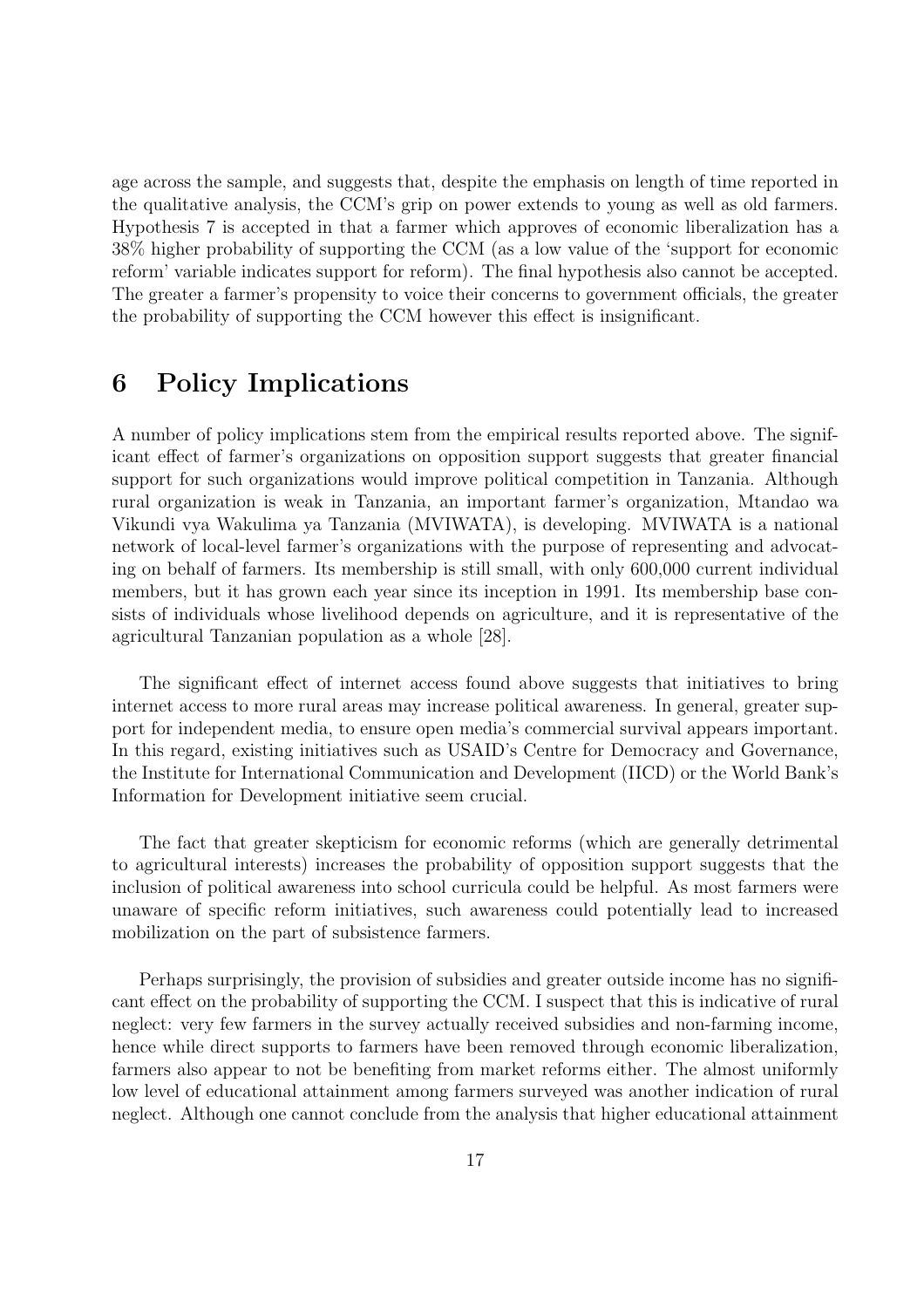would spur support for opposition parties, the positive effect of numerical skills on opposition support suggests that improved school quality in rural areas may do so.

# 7 Conclusion

"The nature of economic reforms that precludes a public debate can only mean that the public are the losers. That is, while concessions are exchanged among those who have political and economic clout, the public is left to shoulder the burden of reforms" (page 40, Stein [25]).

The results of this paper suggest that while indeed many rural Tanzanians are shouldering the burden of economic reforms, such a burden is not straining their loyalty to the party enacting the reforms. A lack of a strong alternative among the political parties seems to be a prime reason for this loyalty, as does a sense of nostalgia for the party which brought them independence and which has maintained relative peace. A natural retort to this observation is that it will simply take time for such nostalgia to fade and for a pro-rural challenge for the CCM to emerge.<sup>6</sup> An interesting result of the analysis is that farmers which are worse off in terms of their subsistence production do tend to question the CCM's authority. Hence in terms of waiting for subsistence farmers to demand more from the CCM, things may get worse before they get better.

The quantitative analysis suggests that support for rural education or independent media may be important to spurring political awareness numerical skills and access to the internet make a farmer more likely to support an opposition party. Support for farmer's organizations or the inclusion of political awareness into school curricula could be helpful.

An important area for future research is further study on the issue of rural disenfranchisement, and in researching potential solutions to the collective action problem in the rural sector in Tanzania. This could involve learning from existing farmer's organization or cross-country analysis of rural movements and farmer organization within Africa. Another important area of research which follows from the findings of this paper is an analysis of the dynamic implications of single party dominance in Tanzania. That is, how are important indicators such as the level of poverty, aggregate and agricultural labour productivity, food prices or income inequality expected to evolve over time as economic and political liberalization proceed? This requires the construction of a dynamic, theoretical political economy model representing the political and economic features of Tanzania.

<sup>&</sup>lt;sup>6</sup>It should be noted however that I find no significant effect of age on CCM support - rural Tanzanians old and young are loyal to the CCM.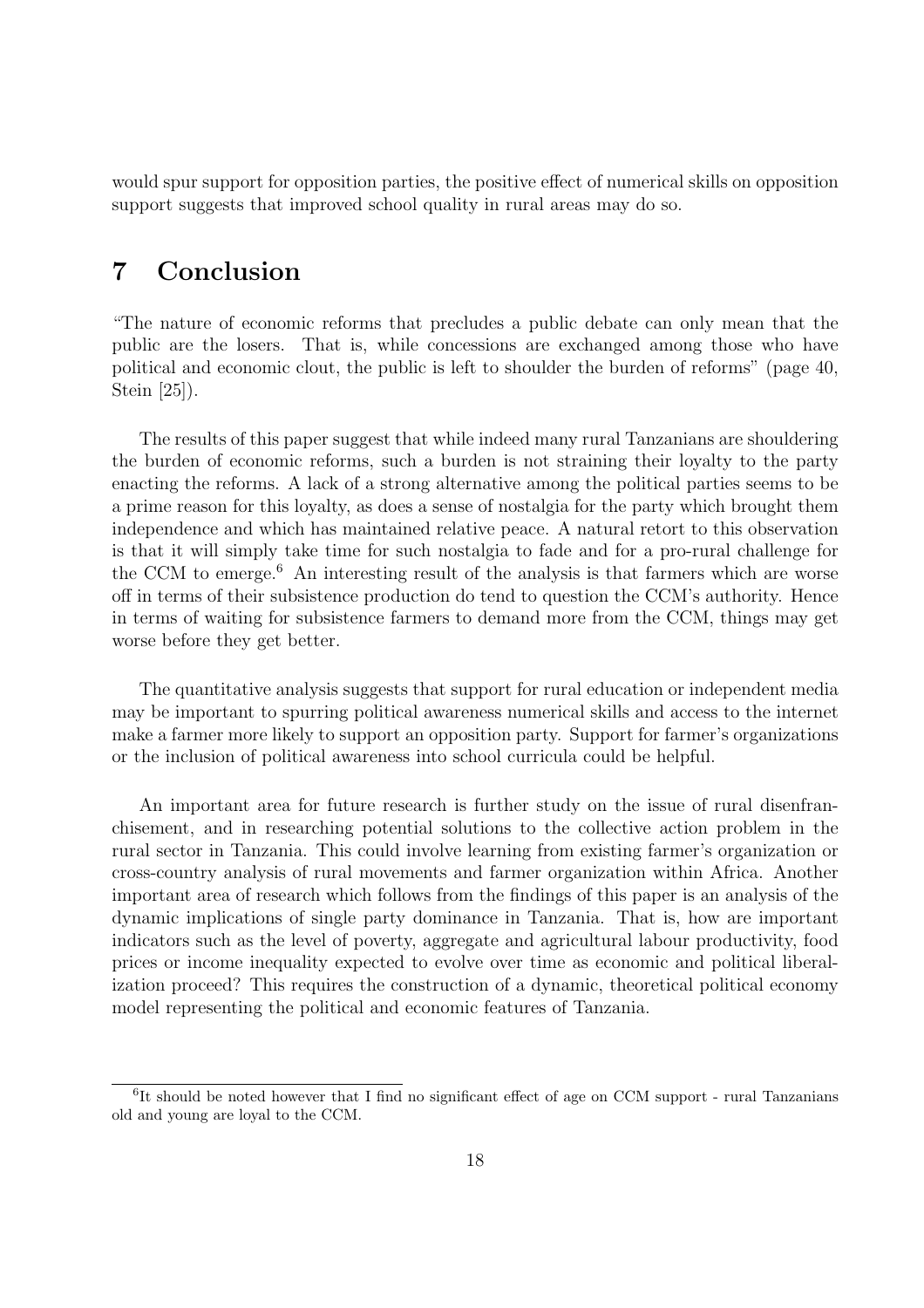### References

- [1] The World Bank. Agriculture in tanzania since 1986: Follower or leader of growth? Government of the united republic of tanzania, A World Bank Country Study, June 2000.
- [2] C.B. Barrett, T. Reardon, and P. Webb. Nonfarm income diversification and household livelihood strategies in rural africa: concepts, dynamics, and policy implications. Food Policy, 26(4):315–331, August 2001.
- [3] M. Bratton, R. Mattes, and E. Gyimah-Boadi. Public Opinion, Democracy and Market Reform in Africa. Cambridge University Press, New York, 2005.
- [4] M. Bratton and N. van de Walle. Democratic Experiments in Africa: Regime Transitions in Comparative Perspective. Cambridge University Press, New York, 1997.
- [5] Michael Bratton and Robert Mattes. Africans' surprising universalism. Journal of Democracy, 12(1), 2001.
- [6] Deborah Fahy Bryceson. The scramble in africa: Reorienting rural livelihoods. World Development, 30(5):725–739, May 2002.
- [7] Anders Danielson. Agricultural supply response in tanzania: Has adjustment really worked? African Development Review/Revue Africaine de Developpement, 14(1):98– 112, June 2002.
- [8] Raymond M. Duch and Randolph T. Stevenson. The Economic Vote: How Political and Economic Institutions Condition Election Results. Political Economy of Institutions and Decisions. Cambridge University Press, 2008.
- [9] Frank Ellis. Household strategies and rural livelihood diversification. Journal of Development Studies, 1998.
- [10] Frank Ellis and Ntengua Mdoe. Livelihoods and rural poverty reduction in tanzania. World Development, 31(8):1367–84, August 2003.
- [11] Robert Evenson and Douglas Gollin. The green revolution at the end of the twentieth century. Technical Advisory Committee Secretariat, Food and Agriculture Organization of the United Nations, April 2001.
- [12] Food and Agriculture Organization (FAO). Faostat data. Technical report, 2004.
- [13] Mari Harris. Attitudes and behaviour of the 'new' South African electorate: an empirical assessment. International Social Science Journal, 47:567–82, December 1995.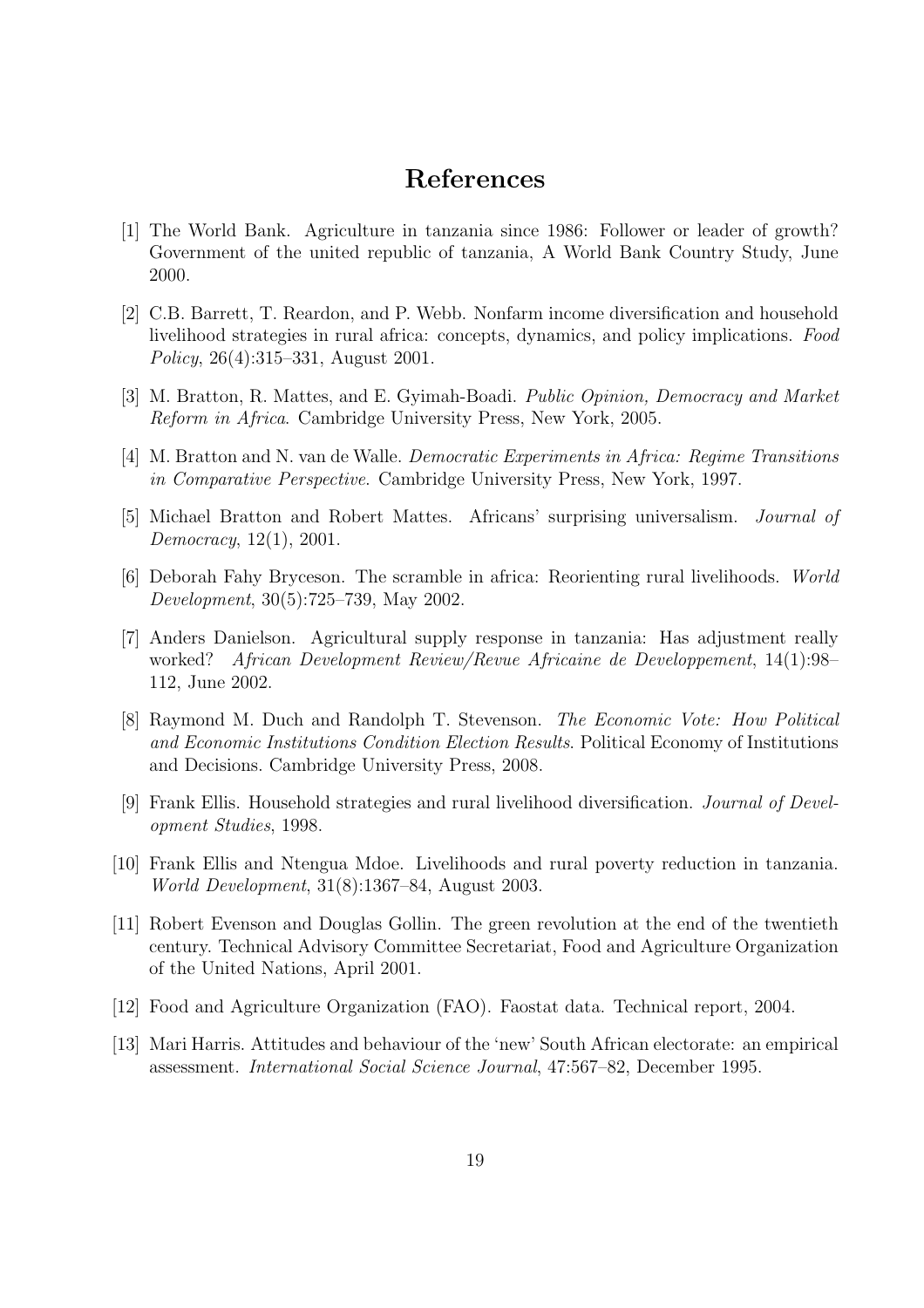- [14] John Ishiyama and John James Quinn. African Phoenix? explaining the Electoral Performance of the Formerly Dominant Parties in Africa. Party Politics, 12(3):317– 340, 2006.
- [15] Shanthi Kalathil and Taylor C. Boas. Open Networks, Closed Regimes: The Impact of the Internet on Authoritarian Rule. Carnegie Endowment for International Peace, 2003.
- [16] Tim Kelsall. Governance, democracy and recent political struggles in mainland tanzania. Commonwealth and Comparative Politics, 41(2):55–82, July 2003 2003.
- [17] Stephen N. Ndegwa, editor. A Decade of Democracy in Africa, volume 81 of International Studies in Sociology and Social Anthropology. BRILL, 2001.
- [18] Mura Ndulo. Democratic Reform in Africa Its Impact on Governance and Poverty Alleviation. James Curry Ltd., 2006.
- [19] United Republic of Tanzania. Economic survey. Technical report, 2006.
- [20] Stefano Ponte. Policy reforms, market failures and inputs use in african smallholder agriculture. European Journal of Development Research, 13(1):1–29, June 2001.
- [21] D.N. Posner. Institutions and Ethnic Politics in Africa. Cambridge University Press, 2005.
- [22] Amber L. Seligson and Joshua A. Tucker. Feeding the hand that bit you: Voting for ex-authoritarian rulers in russia and bolivia. Demokratizatsiya, 2005.
- [23] John Sivalon. Rural Tanzanians and the National Election of 1995. Agrarian Economy, State and Society in Contemporary Tanzania. Ashgate Publishers Ltd., 1999.
- [24] Zeric Kay Smith. Building African democracy: The role of civil society-based groups in strengthening Malian civic community. PhD thesis, The University of North Carolina at Chapel Hill, 1998.
- [25] Howard K. Stein. *The IMF and Tanzania*. Southern Africa Political Economy Series, 1991.
- [26] Rainer Thiele. Price incentives, non-price factors and agricultural production in subsaharan africa: A cointegration analysis. African Development Review, 15(2-3):425–438, December 2003.
- [27] Nicolas van de Walle. Presidentialism and clientism in africa's emerging party systems. Journal of Modern African Economies, 41:297–322, 2003.
- [28] Bertus Wennink, Suzanne Nederlof, and Willem Heemskerk, editors. Access of the poor to agricultural services: The role of farmer's organizations in social inclusion. Koninklijk Instituut Voor de Tropen, 2007.